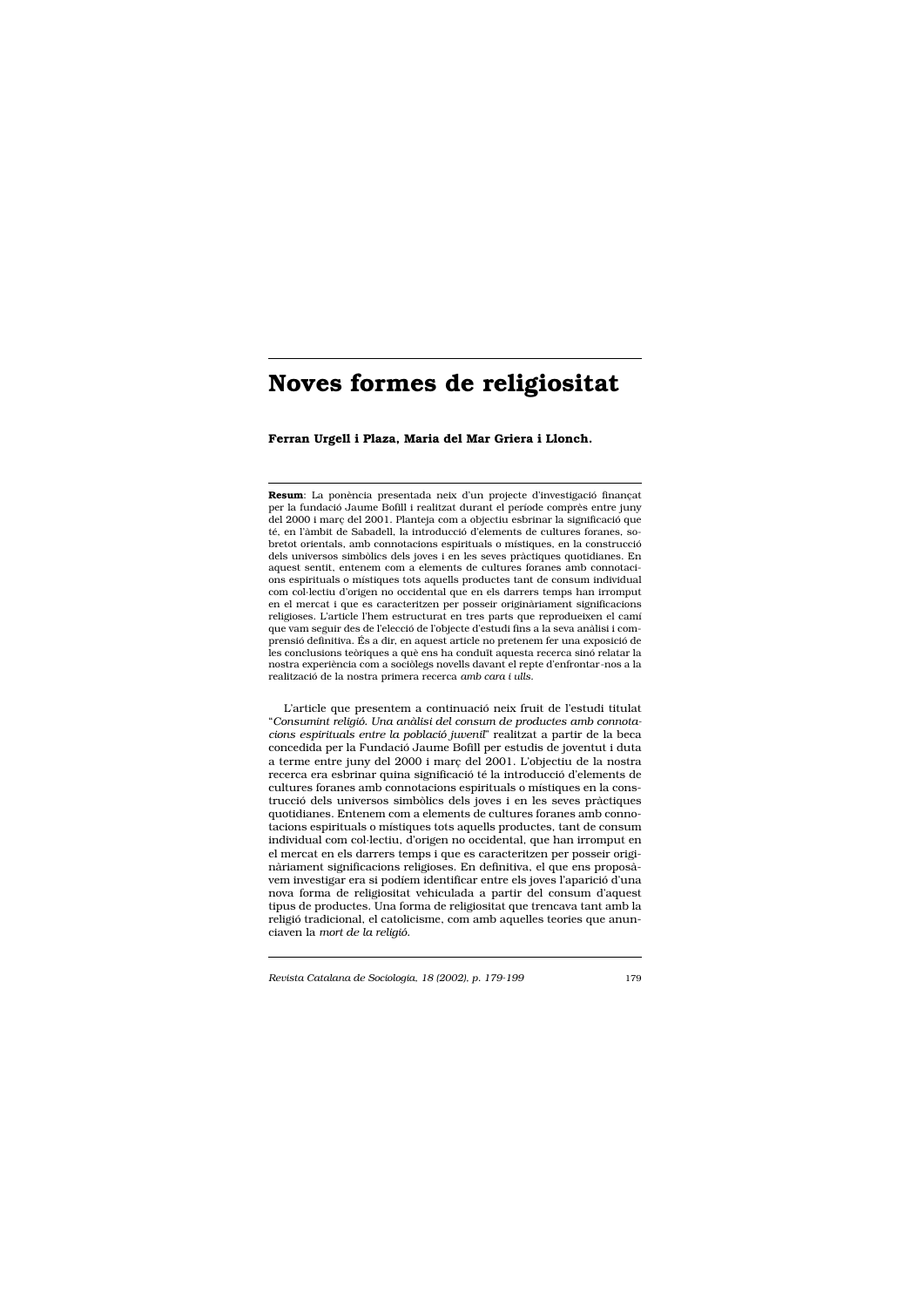El nostre projecte de recerca no neixia en el buit sinó que s'emmarcava en el si d'un corrent de pensament dins la sociologia de la religió -on hi destaquen autors com Morin o Mardones- i que pronostica la irrupció d'un nou tipus de religiositat basada en el consum dels productes en qüestió. Aquesta nova forma de religiositat ha estat anomenada per aquests autors com a nou gnosticisme o nebulosa misticoesotèrica. Tot i així, existia una contrapartida: malgrat l'abundància de literatura sociològica sobre aquesta temàtica, la immensa majoria no deixa de ser especulació teòrica. En altres paraules, al llarg de la recerca no vam trobar cap estudi que se sustentés sobre un treball empíric sinó que la majoria basaven les seves aportacions en altres estudis, igualment i exclusiva, teòrics. A molt estirar, alguns d'aquests estudis, articles, llibres i altres, sustentaven les seves elucubracions sobre dades que proporcionaven enquestes nacionals, europees, americanes, etc. Cap d'ells però, partia dels resultats d'un estudi etnogràfic. D'aquesta manera, tal i com apuntava Díaz-Salazar "aquí hay que hablar de lo excelso de estas teorías y de lo miserable de su método de comprobación empírica. Esto es, muchas de estas teorizaciones no pasarán del estatuto de hipótesis teóricas (...) mientras no presenten investigaciones tan sólidas como sus teorizaciones" (Díaz-Salazar, 1994, pàg. 98). Així doncs, gran part de l'interès que pot suscitar la recerca realitzada i que, consegüentment, hem cregut convenient exposar en aquest article, és el recorregut metodològic i epistemològic que vam seguir per abordar l'estudi d'aquest fenomen de forma empírica.

L'article l'hem estructurat en tres parts que reprodueixen el camí que vam seguir des de l'elecció de l'objecte d'estudi fins a la seva anàlisi i comprensió definitiva. És a dir, en aquest article no pretenem fer una exposició de les conclusions teòriques a què ens ha conduït aquesta recerca sinó relatar la nostra experiência com a sociòlegs novells davant el repte d'enfrontar-nos tant a la realització de la nostra primera recerca amb cara i ulls, com al fet de trobar-nos davant d'un terreny encara molt verge i amb molt pocs antecedents de referència.

Les tres parts que configuren l'esquema de l'article són les següents: en una primera part exposarem la motivació inicial i les intuïcions que ens van dur a considerar que el tema estudiat podria ser objecte d'una investigació sociològica. En segon lloc, ens aturarem breument per exposar quines són les característiques que configuren aquest nou tipus de religiositat i presentarem les hipòtesis de partida que estructuraren el disseny de la recerca i la definició de l'aproximació empírica a l'objecte. Seguidament, i com a tercera part, explicarem els obstacles i la consegüent redifinició a què es va veure abocat el nostre disseny de recerca un cop vam haver-nos introduït en el terreny de joc.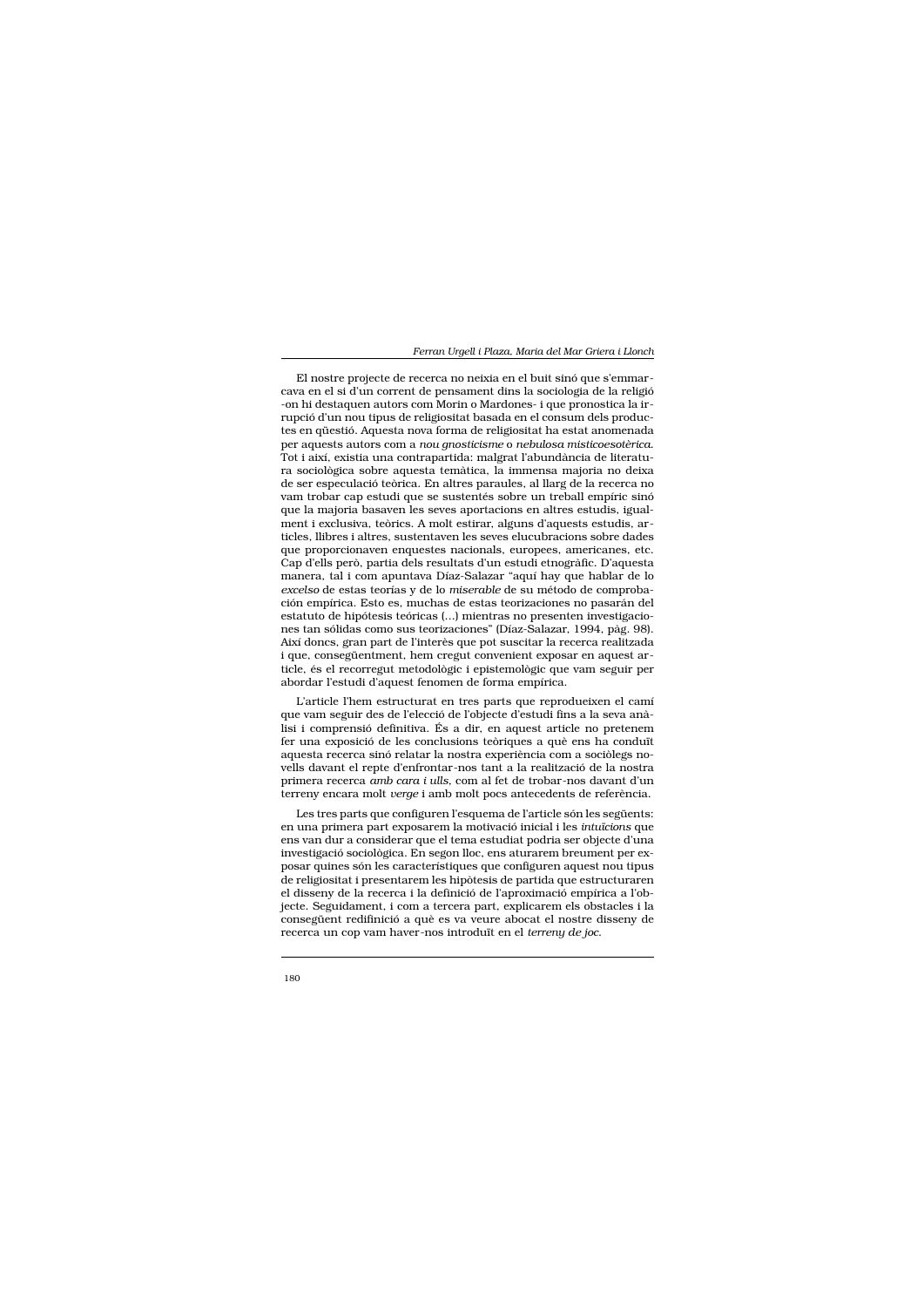# 1.- Els inicis

"Vet aquí que una vegada, una pobre noia rica occidental desorientada va sentir parlar, en un dels seus viatges a l'Índia, sobre uns monjos d'un poblat remot que havien aconseguit un estat d'alliberament mitjançant un règim alimentari estricte i un període de meditació que durava set anys, set mesos, set dies i set hores. Fascinada i captivada, la noia retornà a casa seva decidida a emprendre la mateixa proesa que els monjos havien realitzat. Set anys després, havia deixat de menstruar, la pell s'havia convertit en una mena de cuir endurit sobre els ossos, i les cordes vocals se li havien atrofiat definitivament; però estava a punt d'aconseguir la proesa. Un dels monjos que ja l'havia realitzada anys enrera, en assabentar-se d'aquesta història, la va anar a veure i li explicà que els set anys, set mesos, set dies i set hores corresponien, en realitat, al calendari on havia estat concebuda la prova. En el calendari occidental n'hi hauria haqut prou amb un any de retir"!.

Aquest conte, que hem resumit per tal de no allargar-nos excessivament, exemplifica un dels motius que incentivà aquesta recerca: els productes que provenen de cultures i marcs històrics diferents als nostres són consumits desproveïts del context que els emmarca. Obviament, la varietat de productes que, a través del mercat, pateixen aquest procés és immensa; ara bé, d'entre tots aquests n'existeixen uns -de productes- que per la seva presència cada vegada més notòria i per la singularitat de la seva funcionalitat inicial, constitueixen un fenomen que ens cridà l'atenció. Ens estem referint, tal i com hem dit anteriorment, als productes forans que originàriament tenien connotacions espirituals i místiques.

Per adonar-nos de la rellevància i la important presència d'aquests productes només ens cal donar un cop d'ull als aparadors de les botigues de música; o fer un repàs a les activitats que s'ofereixen al gimnàs del barri; ni ha prou amb una consulta als èxits de venda de les llibreries; o fins i tot, un passejada per qualsevol botiga de Tot a cent. Feng-Shui per a empresaris i útils perspectives budistes en llibres com ara Hacia la paz interior; taitxi als centres cívics; estàtues de buda que presideixen botigues de dietètica; essències florals tant a les farmàcies com a les botigues esotèriques; màquines per a lectures d'Aura; signes del yin i el yang a les arracades, a les samarretes o tatuats a l'esquena, etc. La llista és llarga. Paral·lelament a tot això qualsevol guia comercial de qualsevol ciutat ens dóna compte de la proliferació de centres especialitzats en tècniques i pràctiques orientals com ara el ioga, el

<sup>&</sup>lt;sup>1</sup> Resum d'un conte de Coupland, D., (1995, Pàg. 175).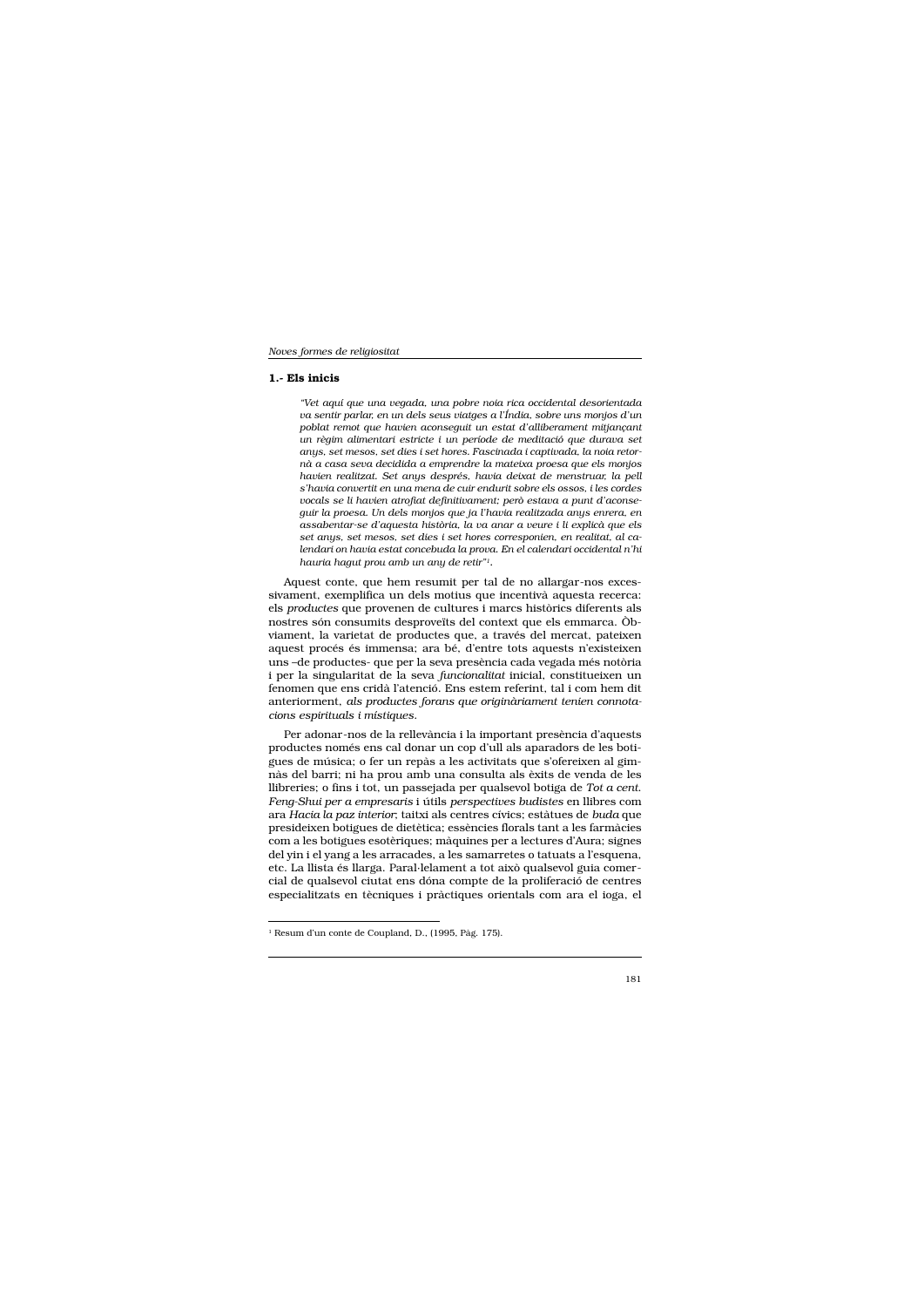tai-txi, el reiki, el katsugen, meditació zen, etc. I si algun dia ens hi deixem caure descobrim que, a part de les activitats que acabem d'enumerar, també s'hi ofereixen sessions amb xamans, cartes astrals, tècniques de renaixement o tractaments amb essències minerals. Per alguna raó tots aquests productes es presenten conjuntament malgrat tenir orígens i significacions diferents.

Una d'aquestes significacions és, sens dubte, la religiosa. Efectivament, allò que una part molt important d'aquests productes tenen en comú és el fet d'haver nascut, majoritàriament, en el si de marcs religiosos. Aquesta constatació ens dugué a considerar la possibilitat d'analitzar la significació del consum d'aquests productes des de la perspectiva de la sociologia de la religió. De fet, aquesta no era l'única perspectiva que podíem prendre atès que, perfectament, també podien ésser considerats des de la perspectiva de l'oci o fins i tot de la salut. Amb tot, provar d'abordar el consum d'aquests productes des de totes tres perspectives hauria confós encara més un terreny de joc que, per si mateix, ja ho era prou. Així, necessitàvem una única perspectiva teòrica que ens servís de base per analitzar el fenomen. I és d'aquesta manera com, tenint en compte la nostra formació en l'àmbit de la sociologia de la religió i considerant, sobretot, que aquesta seria una perspectiva innovadora des de la qual enfocar el fenomen, ens decidírem a analitzar si darrere el consum d'aquests productes existia algun tipus de significació religiosa. I, d'altra banda, també vam limitar el nostre estudi a un segment de la població que, a part de concretar el nostre àmbit d'estudi, coincidia amb el subjecte protagonista d'aquesta nova forma de religiositat segons afirmaven alguns autors. Consequentment, els dos eixos estructuradors de la nostra recerca eren joventut i religiositat.

Així doncs, presa una perspectiva, finalment ens vam decidir a abordar l'objecte d'estudi a partir de l'intent de respondre les preguntes següents: podem identificar una nova forma de religiositat entre els joves?, es pot considerar que el ioga a Occident té el mateix significat que a l'Índia?, si és així, com ha pogut esdevenir-se d'aquesta manera fora del context a partir del qual adquireix el seu significat original?, i si no és així, quin nou significat pren la realització d'aquestes pràctiques a Occident?, pot considerar-se que el consum de productes amb significacions religioses condueix a l'adquisició d'una forma de religiositat?, quin procés segueixen aquests productes al introduirse a la societat de consum i a les seves lògiques de funcionament?, podem verificar en el terreny empíric les teories de Mardones, Morin, Sudbrack i tants d'altres?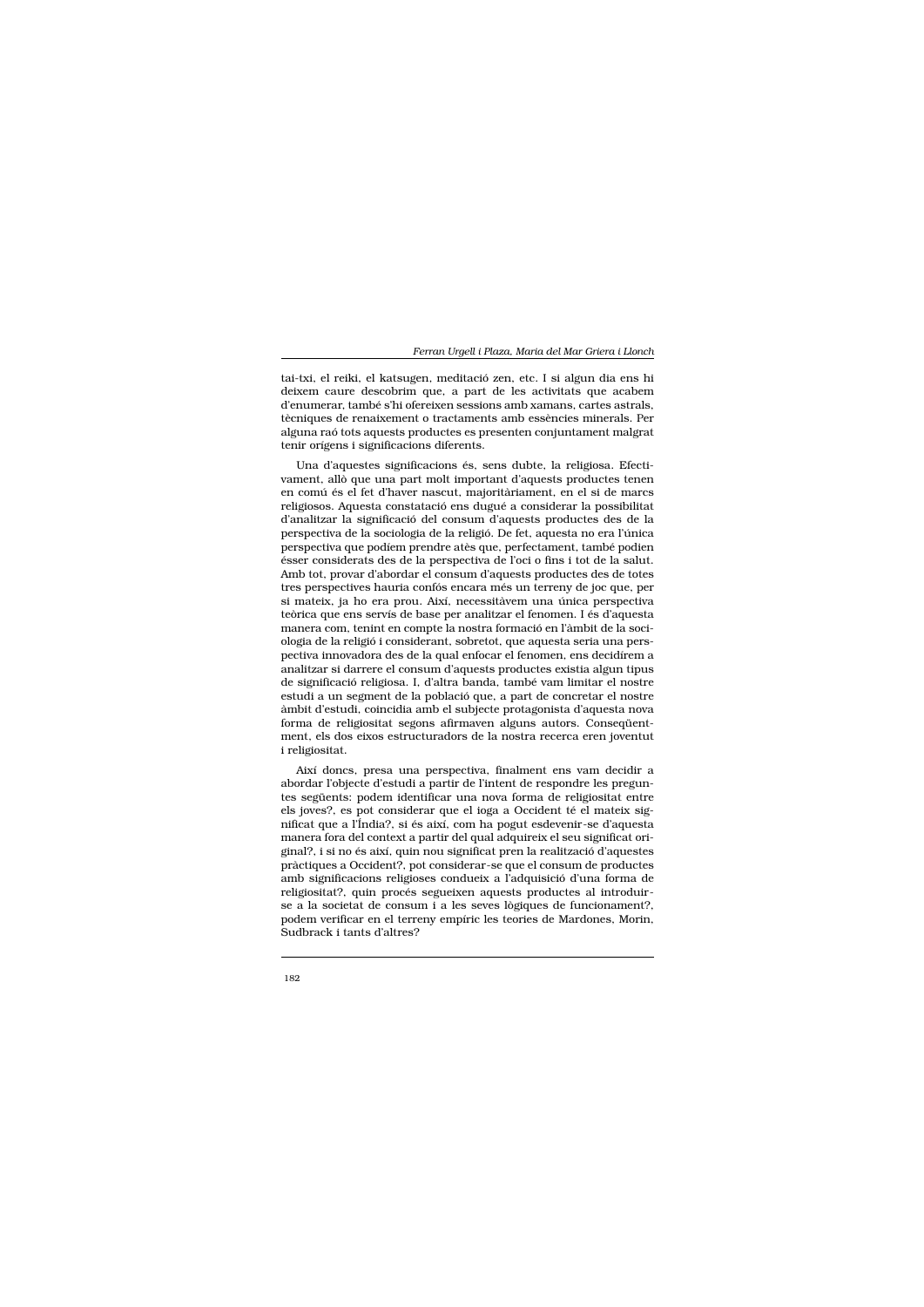#### 2.- Hipòtesis de partida i recorregut metodològic

De bon començament, quan definíem el projecte de recerca, vam centrar el nostre objectiu en anar a cercar allò que autors com Sudbrack o Mardones, entre altres, identificaven com a noves formes de religiositat. Volíem trencar el tòpic existent entre un ampli sector de la població, que diu que avui dia vivim en una societat secularitzada que ha aconseguit desfer-se del llast de la religió i ha eliminat el desig de transcendència. De fet, com més ens introduíem en l'actual sociologia de la religió, més ens adonàvem que semblava una creença compartida i fins a cert punt inquestionable entre els experts que la religió no solament no desapareix sinó que està adquirint noves formes en la nostra societat. Però, què caracteritza aquestes noves formes de religiositat? O més concretament, quins són els trets que distingeixen la nebulosa místicoesotèrica o el nou gnosticisme? Caldrà doncs que fem un parèntesi abans de prosseguir amb l'exposició de les hipòtesis i provar així de clarificar en què consisteix aquest nou tipus de religiositat.

#### Un mar de dubtes

"No es una religión, pero es por lo menos religiosa; no es una filosofía, pero es por lo menos una visión del hombre y del mundo, así como una clave de interpretación; no es una ciencia, pero se apoya en leyes científicas, aunque haya que ir a buscarlas entre las estrellas. Es una nebulosa que contiene esoterismo y ocultismo, pensamiento mítico y mágico respecto de los secretos de la vida, y una pizca de cristianismo, todo revuelto con ideas que proceden de la astrofísica".

Sorprenentment, aquesta definició de C. Danneels (a Estruch, 2001) amb tant regust d'ambigüitat, reflecteix d'una forma prou concreta el sentit d'aquesta nova forma de religiositat. I és que, paradoxalment, amb la seva inconcreció es fa ressò de la característica potser més rellevant del corrent: la confusió. Justament aquest desconcert al què aboca la nova religiositat, és el que ens ha anat guiant i acompanyant al llarg de la recerca, de tal manera que ens ha estat molt difícil identificar-ne les característiques més importants:

1 Prohibit prohibir. Com aquella màxima àcrata de "l'única regla és que no hi ha regles", la nova forma de religiositat sentencia que "l'únic dogma és que no hi ha dogmes". Així doncs, no existeix, en principi, una ortodòxia dins aquest tipus de religiositat que permeti identificar clarament quin tipus de visions hi pertanyen clarament i quines se'n distancien. La falta d'ortodòxia condueix a una situació en què no existeixin trets característics sinó únicament una nebulosa recognoscible tan sols per una certa olor de semblança.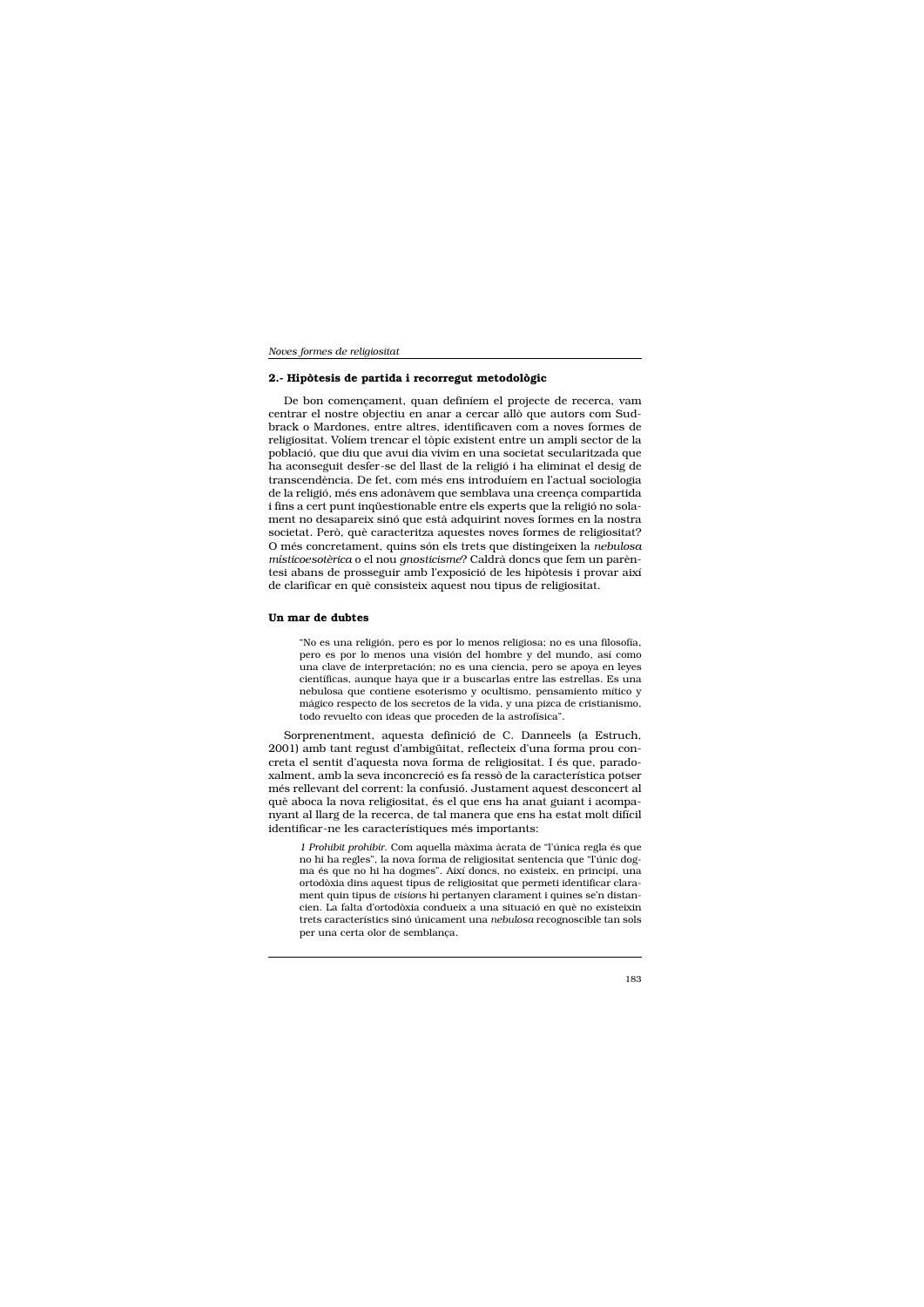2 Un discurs ple de discursos. Lligat amb el punt anterior, aquesta nova religiositat no es contraposa frontalment a cap cosmovisió del món sinó que gairebé prova d'adoptar-les totes. Aquest fet provoca una certa seducció en els individus, on hi juga un paper important l'atracció per l'exòtic i l'emfasització del coneixement com a via per accedir a la salvació. Aquest caràcter amical amb la resta de cosmovisions pren rellevància, sobretot, en dos camps diferents: la religió i la ciència.

Ecumenisme: El sentit comú d'avui afirma que "en el fons, totes les religions ens parlen del mateix". Atent a tot allò que es mogui, plantejament que també serà adoptat per aquesta nova forma de religiositat, que promulgarà un ecumenisme fàcilment justificable però difícilment reconciliable. No es tracta en cap moment d'un diàleg interreligiós (diàleg del qual sí que podríem trobar nombrosos precedents entre les religions institucionalitzades), sinó més aviat d'una reducció de totes les religions "como caminos semejantes hacia Dios. Lo que importa de las religiones es (...) su carácter funcional como vehículos hacia el Misterio uno" (Mardones, 1996, pàg. 31).. Sense els dogmes que impossibilitaven aquesta desitjada intercomplementació, l'individu és lliure de buscar allò que cregui convenient en les més diverses propostes religioses existents. La condició d'una visió oberta de les coses no és en va. No és sinó amb aquesta obertura de mires poc crítica i exigent que es farà més digerible l'entramat que barreja el cristianisme, l'hinduisme, els Rosacruces, el budisme, el gnosticisme, l'hermetisme, la cultura atlanta, etc.

Fent amistat amb la ciència. Vistes les tensions que va patir el cristianisme amb la modernitat, un tracte cordial amb la ciència resulta, si més no, una alternativa prudent. Així, la solució va consistir en adoptar i assimilar dins els postulats d'aquesta nova forma de religió el nou paradigma científic, l'últim crit de la ciència. De fet el fenomen és realment omnipresent. Ens trobem davant d'un "nuevo paradigma que afecta a todas las ciencias y conlleva y exige una nueva concepción del mundo, del hombre y también de lo sagrado y de la religiosidad en general" (Fernández, F., 1998, Pàg. 3). Podem trobar en aquesta nova forma de religiositat un discurs que afirma que actualment les ciències naturals ens estan proporcionant un nou prisma a través del qual contemplar la realitat i que ens ofereix una visió globalitzadora però que, alhora, permet parar atenció a les interrelacions i interaccions que existeixen entre els *elements* d'aquesta realitat<sup>2</sup>. L'origen de

<sup>&</sup>lt;sup>2</sup> Curiosament, aquest nou enfocament i la necessitat de nous models d'anàlisi que permetin arribar a una visió de la realitat globalitzadora i integradora "hasta llegar, incluso, a percibir la unidad del todo. El todo como uno i múltiple a la vez mediante el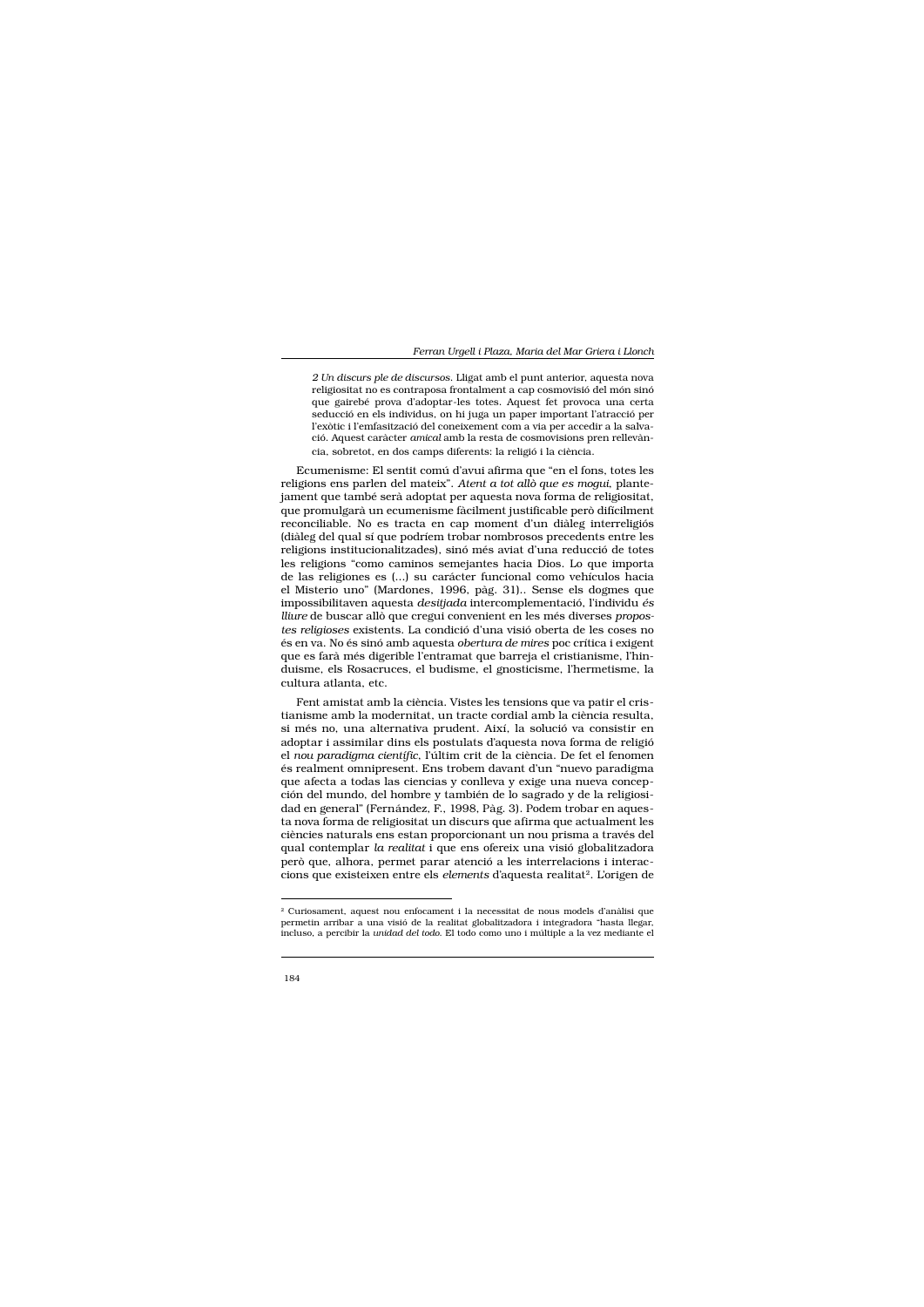Noves formes de religiositat

l'explicació anterior permet afirmar als seguidors i ideòlegs d'aquesta nova religiositat que aquest és un pensament amb un fonament científic<sup>3</sup>.

3 Exaltació de l'experiència: fidel als retrets que des d'aquests moviments es fan a la religió tradicional, aquesta nova forma de religiositat emfasitza la importància de la vivència, la necessitat d'una fe viscuda i experimentada. I aquesta experiència és rellevant des del moment en què se'ns diu que la veritat és a l'interior del propi individu. Com apuntava Mardones (1996) allò que es prioritza és l'experiència interior davant la teorització. La pregària es converteix així en un monòleg tot cercant el propi jo, d'on es comprèn l'existència de la divinitat en tota persona. D'aquesta manera, com apunta Bosch (a Estruch, 2001), s'intenta que l'individu recuperi la confianca en ell mateix tot invitant-lo a no confiar en redempcions des de fora, exteriors.

4 Salvació aquí i ara: La salvació del paradís es converteix en la salvació terrenal i, la majestuosa distància de l'eternitat és transportada cap al present. L'individu occidental modern (o postmodern?) cerca la salvació i, com tot, ho vol ara i aquí. I, la clau de l'èxit d'aquesta nova forma de religiositat és que sap traspassar les fronteres de l'espai i el temps que havia marcat el cristianisme i fer gaudir als individus d'una salvació intramundana immediata.

5 Units pel mercat: aquest és un tipus de religiositat que, tal i com apunta Mardones (1997) prendria la forma d'allò que Becker, inspirat pel que Troeltsch anomenà misticisme, defineix com a culte. Aquest concepte fa referència a aquelles comunitats religioses poc institucionalitzades, amb tendència al canvi, amb líders més lights que les sectes, etc. I aquestes noves formes de religiositat prenen la forma de culte sense exigir, en general, massa compromisos, ni regularitats ni fidelitats excessives. El centre, a partir de la qual es reuneixen aquests grups, acostumen a ser estades, cursos, revistes i d'altres components d'aquest mercat religiós desinstitucionalitzat. El mercat configura l'eix a partir del qual un conglomerat de seguidors es distribueixen en grups flexibles, variants i poc nombrosos. Així doncs, i vinculantse amb una idea que fou constant en la nostra recerca, aquesta nova forma de religiositat s'adapta a allò que s'ha anomenat la societat consumista, amb la qual cosa fa del mercat el seu eix estructurador.

conocimiento intuitivo", és també una crida a la qual ha de respondre la mateixa sociologia. De fet, s'argumenta que la mancança de posicionaments epistemològics en consonància amb el model proposat, és justament allò que ha dut a la miopia de les anàlisis que postulaven la secularització de la nostra societat. Així és com s'ha arribat al què es qualifica de "plantejaments absolutistes, particularistes ireduccionistes" (Fernández, F., 1998, Pàg. 3). <sup>3</sup> Aquesta serà una important font de legitimació davant les veus escèptiques provinents en gran part (presumiblement) justament des del camp científic.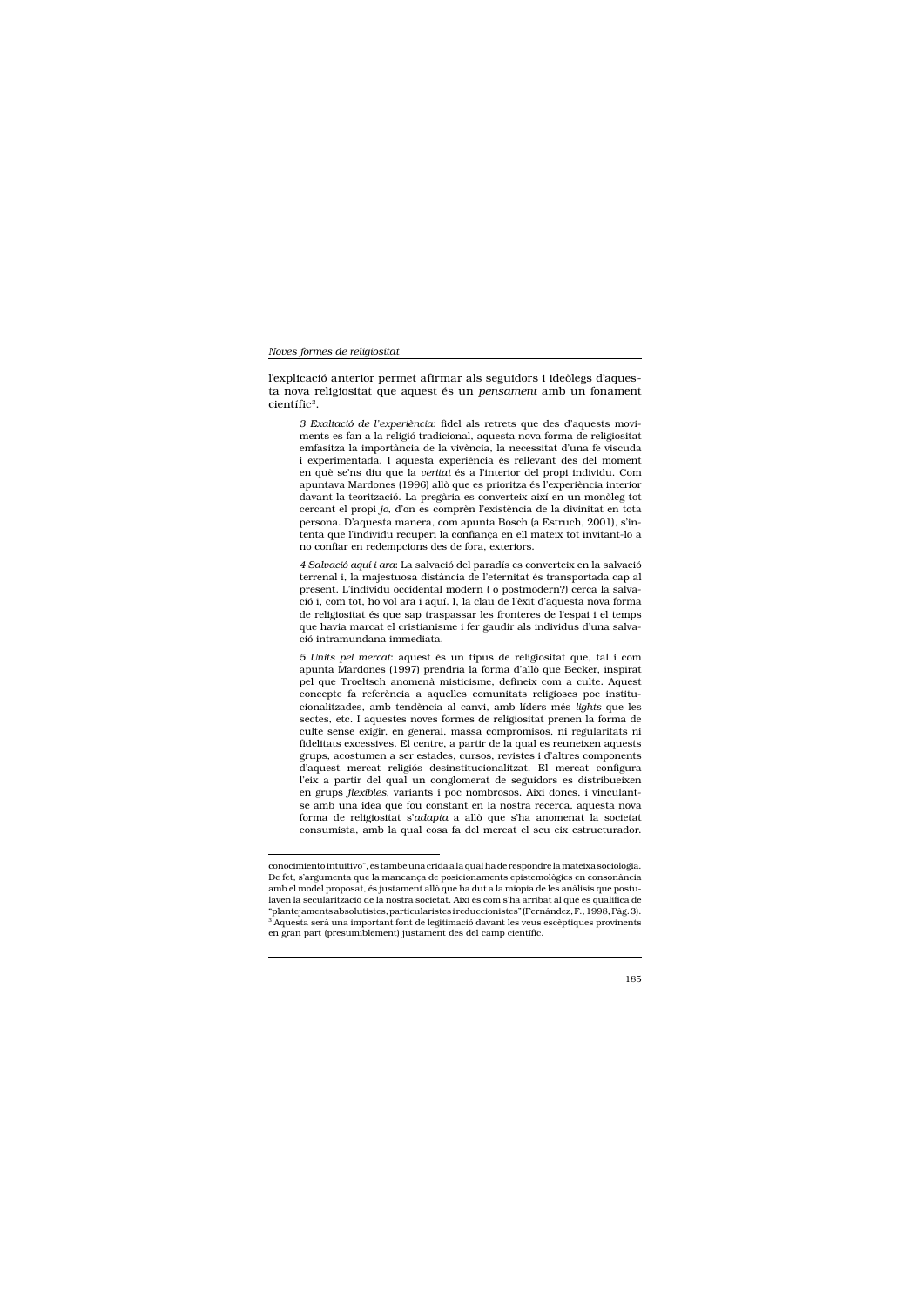Bé, aquesta ha estat una breu i sintètica exposició de quines són les característiques que des de la sociologia s'atribueix a aquesta nova forma de religiositat. És a partir del coneixement d'aquestes característiques que fou possible l'elaboració de les hipòtesis. Tanquem doncs aquest parèntesi i donem pas a l'exposició de les hipòtesis.

# Les hipòtesis de partida

La primera hipòtesi és basava en el fet que anomenem el mite de la secularització i l'aparició de noves formes de religió. Afirmàvem que la creença en la secularització de la joventut és una falsa creença fonamentada en tòpics i estereotips que disten molt de ser reals. En lloc d'això, i en paraules d'Estruch, "la religión no desaparece sino que se transforma. Que la nuestra es una época de crisis religiosa: pero crisis en el sentido de que está produciéndose una metamorfosis de la religión, y no en el sentido de su abolición" (Estruch, 1994, pàg. 279). I per altra banda, com ens diu Martínez Cortés, "avui sembla sociològicament consistent afirmar que tot desencantament del món implica a la vegada el sorgiment de noves formes de reencantament<sup>4</sup> (Martínez Cortés a Estruch, 2001).

En l'aparició i proliferació en el mercat juvenil de productes amb connotacions espirituals podíem identificar un símptoma més del ressorgiment de la religió sota noves formes més subtils i amagades. Conseqüentment, nosaltres consideràvem que la introducció d'aquestes mercaderies és la manifestació d'un fenomen de desmonopolització de l'univers religiós i de la irrupció de nous mecanismes de dotació de sentit que encara que no són percebuts, generalment, com a tals, constitueixen noves formes de religió.

La segona hipòtesi feia referència a la construcció de la religiositat dels joves en l'espai denominat de temps lliure. És a dir, que seran aquelles activitats que el jove considera que pertanyen al món del lleure les que tindran una incidència més important en la creació dels seus universos simbòlics. Això és així atès que, tal i com ens diuen Cardús i Estruch (1984), el temps lliure és el temps privat per excellència, i percebut com a temps propi, on l'elecció personal i l'absència de control públic hi dominen. Des d'aquest punt de vista, i tal com sostenia també Luckmann, és en aquesta esfera privada i en aquestes activitats del lleure on, en la societat moderna, es cercarà la construc-

<sup>&</sup>lt;sup>4</sup> Així doncs el procés de desencantament del món que pronosticà Weber canvia de sentit en aquest final de mil·leni.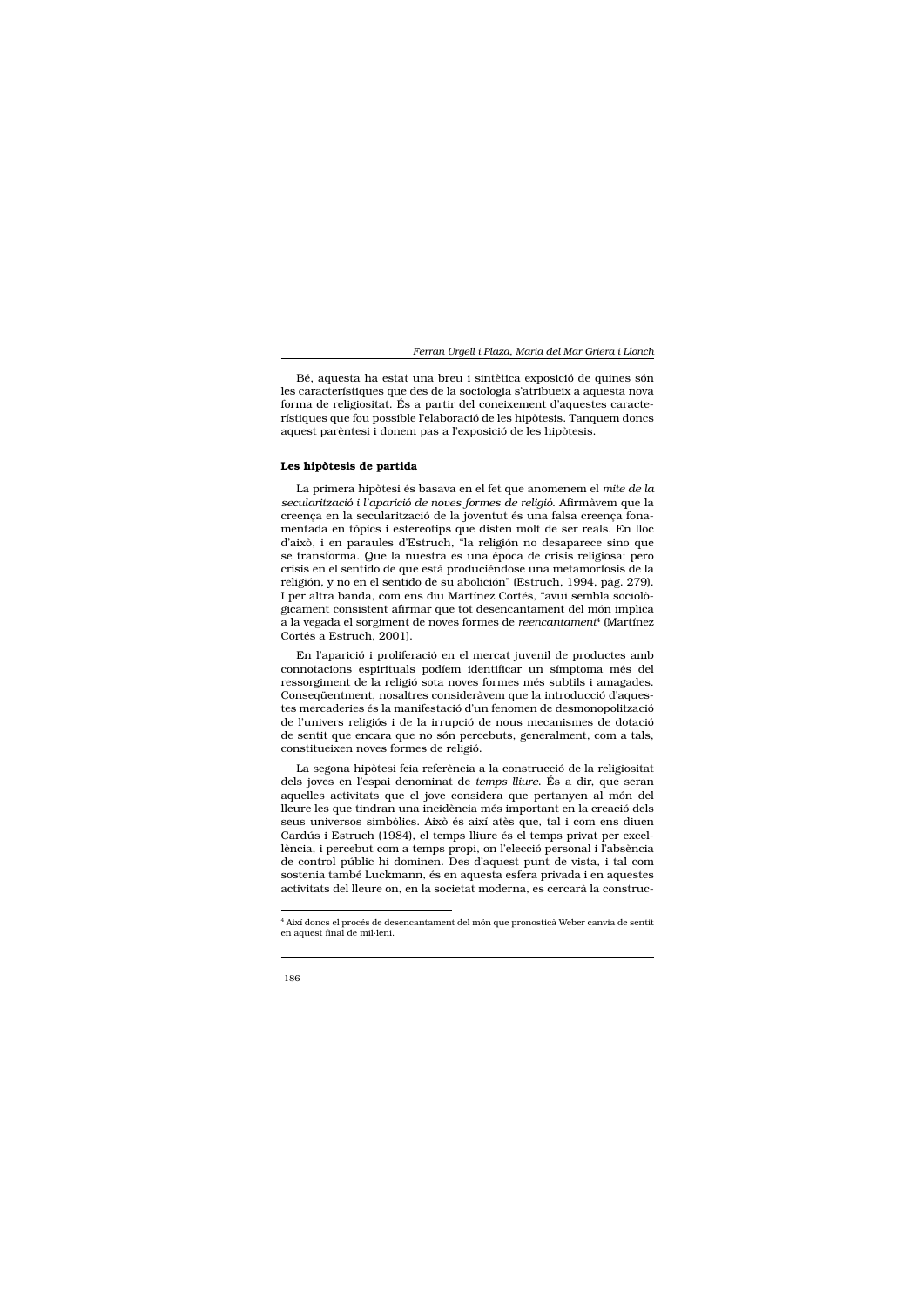ció personalitzada d'unes estructures de sentit últim. Dit en altres paraules, aquest serà un espai de construcció de les formes de religiositat privada i, en certa manera, invisible. Consegüentment, i en la línia dels nostres objectius, podem dir que si el consum de productes amb connotacions místiques, com per exemple el fet d'escoltar música new age o la pràctica del tai-txi, etc, es realitza en l'espai de temps lliure tindran una significació qualitativament superior en la construcció de l'univers simbòlic dels joves que si es fan en el marc d'allò que ells consideren el món imposat pels adults (el dels estudis, el de la llar, etc.). I és que és en aquest en el qual, generalment, s'han dut a terme les activitats relacionades amb la religió tradicional.

La tercera hipòtesi se centrava en la idea que els joves construeixen els seus universos simbòlics a partir del consum. En la línia del que ens diuen Pérez i Martínez (1997), podem dir que la identitat juvenil es construeix a partir del consum de productes-símbol que donen eines als joves tant per identificar-se amb el grup al qual volen pertànyer, com per diferenciar-se alhora dels altres grups de l'espai juvenil com del món dels adults. L'espai juvenil es configura, principalment, entorn del mercat<sup>5</sup>. Tanmateix però, no podem caure en la temptació de creure que els joves es comporten passivament davant d'aquest, ja que tal i com diu Willis (1998), la conclusió que els joves estan manipulats i dominats per la cultura comercial és simplista i injustificada. Més aviat els joves utilitzen els productes que els ofereix el mercat com a recursos simbòlics per tal de configurar de forma creativa la seva identitat. Així doncs, els productes amb connotacions místiques o espirituals que han entrat a formar part del mercat seran aprehesos pels joves consumidors com a recursos simbòlics que els ajudaran a configurar la seva posició en l'espai simbòlic de la cultura juvenil. I aquesta idea vindrà reforçada si tenim en compte la lògica de funcionament de la nova forma de religiositat pronosticada per autors com Mardones. Aquesta nova forma de religiositat es vehicula a través del mercat i és aprehesa a partir del consum en l'espai del temps lliure i, contràriament, la religió tradicional (l'església catòlica) constitueix una institució aliena al mercat i, generalment, reproduïda a partir de la institució familiar i/o escolar. Esdevindrà així més plausible que els joves es decantin en la nostra societat més fàcilment per la primera que per la segona. És així com es produeix una afinitat electiva entre el que seria la naturalesa d'aquesta nova forma de religiositat i els processos de construcció de la identitat juvenil.

<sup>&</sup>lt;sup>5</sup> Conjuntament amb altres institucions com la família, l'escola, etc.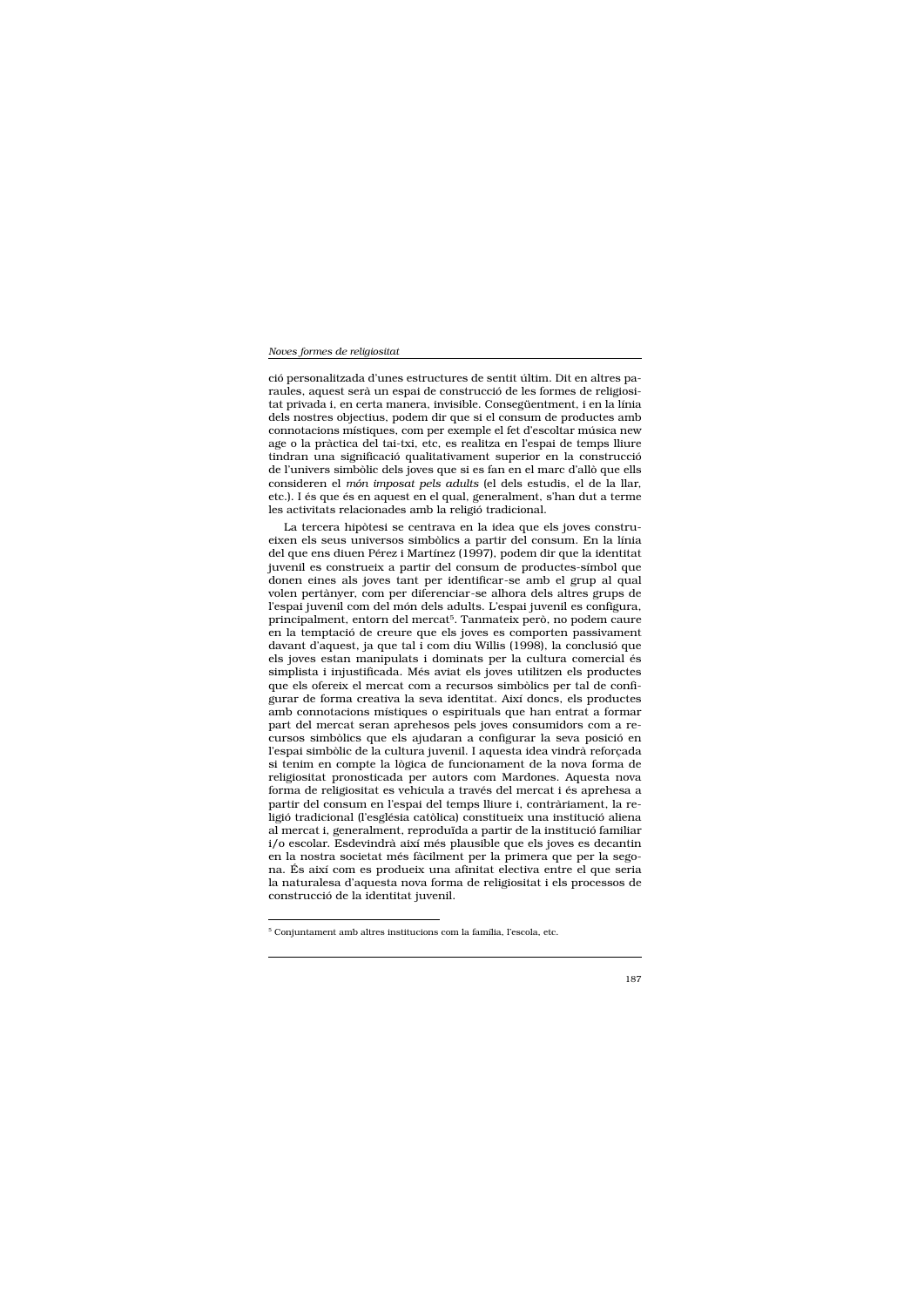La quarta hipòtesi a partir de la qual desenvoluparíem la nostra investigació feia referència a l'aparició d'un fenomen tan recent i omnipresent en la societat occidental com és l'anomenada multiculturalitat. Un fenomen que s'ha estès a la nostra societat com a consequència de diferents i múltiples factors d'entre els quals en destacarem dos. D'una banda la creació per part dels mitjans de comunicació d'una falsa idea de veïnatge global que ens porta a percebre com a assequibles i properes cultures molt llunyanes a la nostra. De l'altra, l'explotació per part de les indústries culturals d'aquesta admiració per allò exòtic. És a partir d'aquesta explotació que es crearan unes xarxes comercials de gran abast, les quals, a través d'un procés de descontextualització i banalització, converteixen trets específics de cultures concretes en productes susceptibles de ser comercialitzats a la major part dels països occidentals. En la nostra recerca es tractava de vincular el nostre objecte d'estudi concret, i localitzat en la ciutat de Sabadell, amb un procés global i complex que s'està produint en el món occidental. Així, i exemplificant, crèiem que el fet de poder participar en una classe de ioga o tai-txi en un gimnàs, mentre al costat s'està fent aeròbic, i no percebre-ho com a estrany, només és possible a partir d'un procés que converteixi aquestes activitats en meres mercaderies susceptibles de ser consumides buides del seu sentit i significació original. Altrament, no seria comprensible que elements d'un origen i una significació tan diversa fossin digeribles per un consumidor que no participa de la mateixa cosmovisió on han estat concebuts.

I ja per últim, la darrera hipòtesi en la qual es fonamentava la nostra recerca, és el fet que l'apropiació i l'ús dels productes forans amb connotacions espirituals ve mediatitzat pel que Bourdieu anomena l'habitus. És a dir, la influència del consum de productes forans amb connotacions espirituals en la construcció de l'univers simbòlic i en la definició de les pràctiques quotidianes prendrà característiques diferents segons la posició que s'ocupi en l'espai social i el capital cultural del qual es disposi. La influència del consum d'aquest tipus de productes no el podem desvincular del context concret a on se situa ni de les variables estructurals que el defineixen. Així doncs, en el cas de Sabadell, ens vam trobar amb què les formes de relació de la cultura juvenil amb aquests productes prendrien formes diferents segons els barris en què ens trobéssim, segons el gènere, segons el capital cultural, etc. Unes relacions que segurament ens mostrarien que, tal i com ens diu Morin, la forma de consumir aquests productes variarà en funció de la classe social, mostrant unes relacions que prioritzaran la necessitat en aquells més desafavorits i el coneixement en aquells que gaudeixen d'una situació més privilegiada. Així, i exemplificant,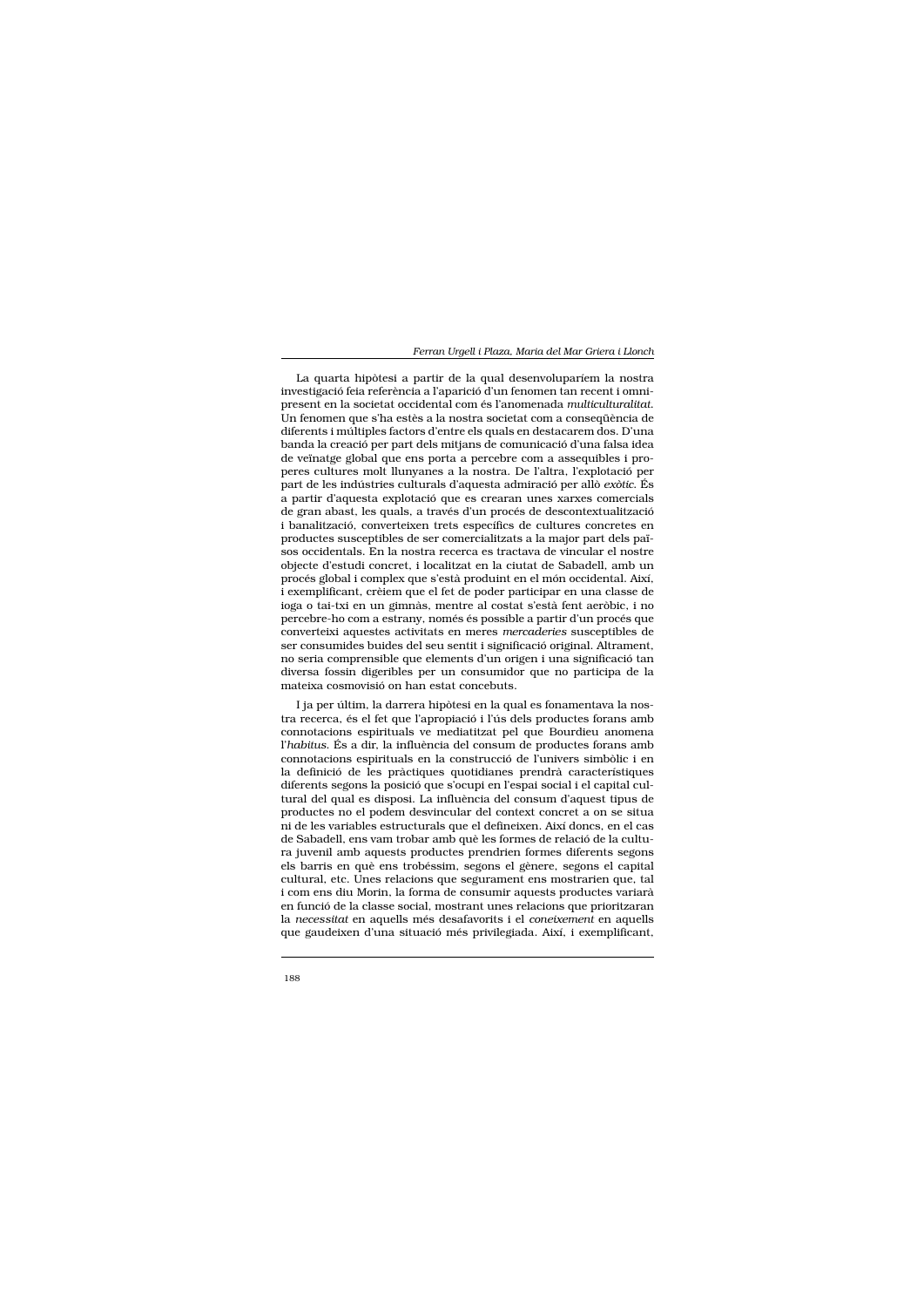aquell més privilegiat podrà ésser capaç de construir-se una religió a la carta consumint diferents tipus de productes i escollint aquells que més li interessin i li convinguin amb un marge de discrecionalitat molt gran. Per contra, aquell que viu en una situació més desafavorida es veurà abocat al consum d'una carta religiosa constituïda a priori per la dinàmica de funcionament del mercat i les necessitats de respostes dels mateixos individus on la capacitat de participació del subjecte és gairebé inexistent.

Doncs bé, partint d'aquestes hipòtesis vàrem continuar documentant-nos àmpliament en el pla teòric sobre aquesta nova forma de religiositat. I una vegada definit, conegut i aprehès l'objecte d'estudi vam decidir que era el moment d'anar a confirmar les nostres hipòtesis en la realitat empírica. Vam realitzar així el disseny de la metodologia de recerca, així com la definició del treball de camp amb l'objectiu d'anar a trobar el correlatiu empíric de l'objecte que havíem construït prèviament.

# La recerca empírica

La recerca en el terreny de joc s'estructurà a partir del disseny metodològic realitzat paral·lelament a l'elaboració del marc teòric. Un disseny que es basava en un metodologia de treball empíric centrada en tres nivells d'anàlisi, i destinada a conèixer la significació, el contingut i l'abast d'aquest tipus de religiositat. Els nivells que, a priori, havíem decidit que seguiria el treball de camp eren els següents:

Un primer nivell procediria a estudiar aquells grups que podem qualificar d'organitzacions religioses d'origen oriental que mantenen un grau d'institucionalització elevat. Organitzacions en les quals els elements orientals prenen el lloc de la religió tradicional i actuen com un sistema de valors total que defineix la cosmovisió de l'individu i que té molta influència en les seves pràctiques quotidianes. Aquests grups no constituïen primordialment el nostre objecte d'estudi (espiritualitat misticoesotèrica) ja que són més propers a allò que s'ha definit com a religió tradicional. Tanmateix però, ens semblava interessant prendre'ls en consideració com a vehicles de propagació d'una espiritualitat, de fort caràcter oriental, en un segment de població més ampli.

Un segon nivell venia definit per l'anàlisi d'aquells casos en què es dóna el consum d'un o més productes espirituals amb la condició però, que aquest consum impliqui l'ús d'un espai significatiu del temps lliure (com són els centres de ioga, tai-txi, reiki, katsugen, etc.). És a dir, partint d'aquells individus que tenen un consum més o menys regular d'activitats que posseeixen aquest component espiritual, n'haviem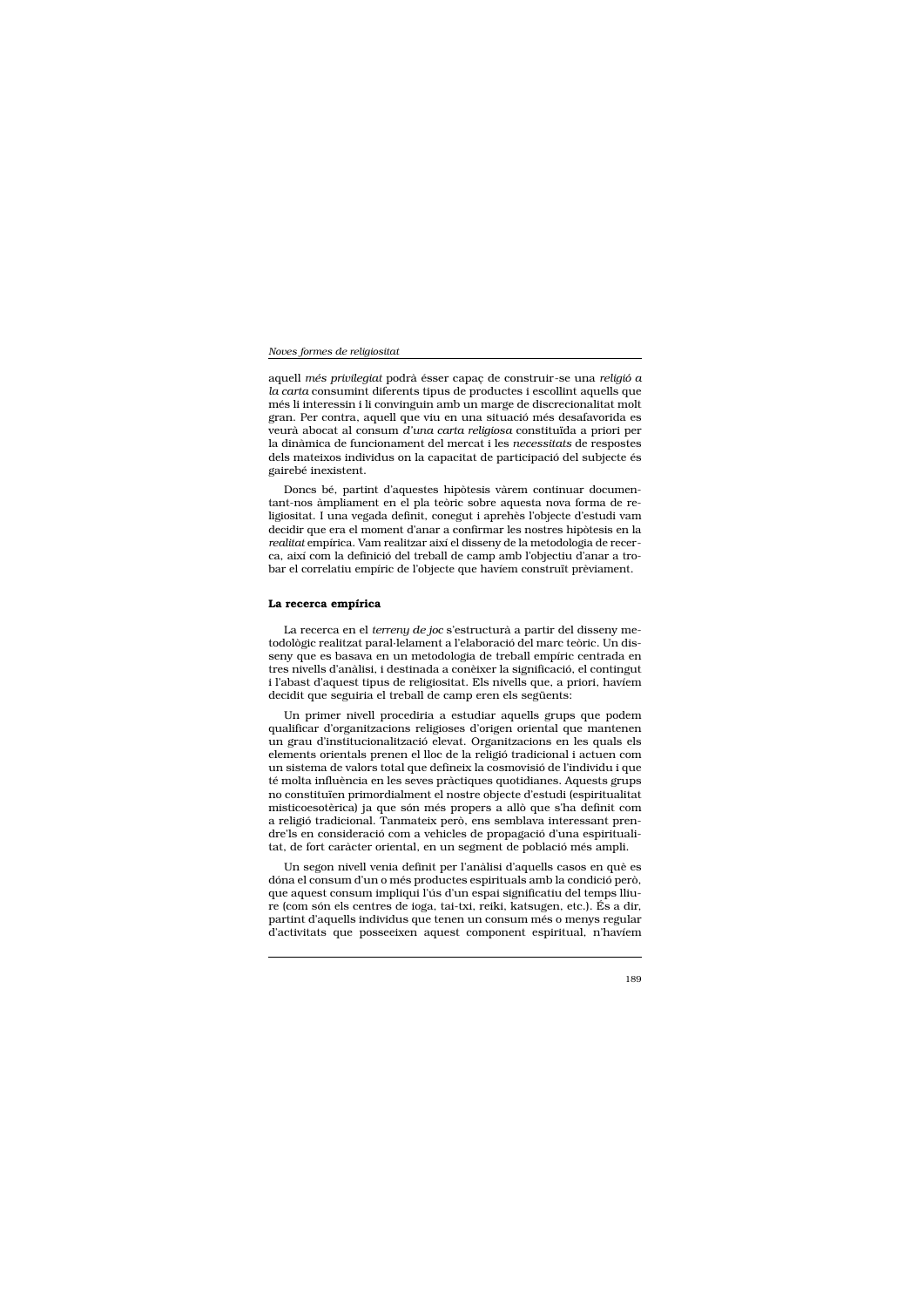d'analitzar la significació individual que aquest consum comporta, la vinculació amb altres productes d'aquest tipus, les xarxes de relació que s'estableixen i la traducció que tots aquests elements tenen en la construcció de l'univers simbòlic. Aquest segon nivell d'anàlisi se centrava en observació participant i observació no-participant en les activitats, així com amb entrevistes amb els directors dels centres i amb alumnes d'aquests.

I, finalment, un tercer nivell d'anàlisi que preteniem prendre en consideració és la forma menys institucionalitzada i informal en l'adopció d'elements específics de cultures foranes que tenen una dimensió mística o espiritual. És a dir, l'objectiu d'aquest nivell era conèixer la significació i la magnitud de la introducció d'aquest tipus d'elements en espais que no li són propis (gimnasos, escoles, botigues de música, llibreries, etc.). La recerca en aquest nivell s'havia d'anar concretant a partir de l'anàlisi del segon i el primer nivell, que ens permetrien conèixer quins són els mecanismes a partir dels quals els individus entren en contacte amb els grups de transmissió d'aquesta mística.

I ja per acabar, calia posar en relació els diferents nivells d'anàlisi i intentar establir el camí que recorria un jove des dels primers contactes amb els productes d'origen forà (amb una mínima influència en els universos de sentit subjacents a les seves pràctiques quotidianes) fins entrar a formar part d'una organització religiosa total (que definiria els seus universos simbòlics i estructuraria el seu món donat per descomptat i les seves pràctiques diàries). I així dibuixar les diferents fases que acompanyen l'individu des d'una primera aproximació fins a una hipotètica immersió total tenint en compte però, que la majoria d'individus difícilment assoleixen l'últim estadi.

Cal explicitar, abans de seguir endavant, el fet que la investigació pretenia estudiar únicament la presentació i significació que els productes amb connotacions religioses tenen en la nostra societat, i més en concret a Sabadell. Deixaríem de banda doncs, l'ampli marc filosoficoreligiós subjacent a totes les activitats que ens disposàvem a estudiar a no ser que aquest marc tingués una repercussió directa en el consum de l'individu. En altres paraules, hem deixat de banda l'estudi sistemàtic i exhaustiu de les premisses filosòfiques i religioses que fa més de 2500 anys donaren lloc a l'aparició del ioga a l'Índia, per exemple, per passar a considerar quines són les premisses que en sustenten l'aparició i manteniment actual a Sabadell.

La recerca, tal i com ja haureu pogut endevinar, la vam situar en la ciutat de Sabadell. L'adopció d'aquest marc territorial va venir condicionada principalment per dos motius: d'una banda, pel fet que el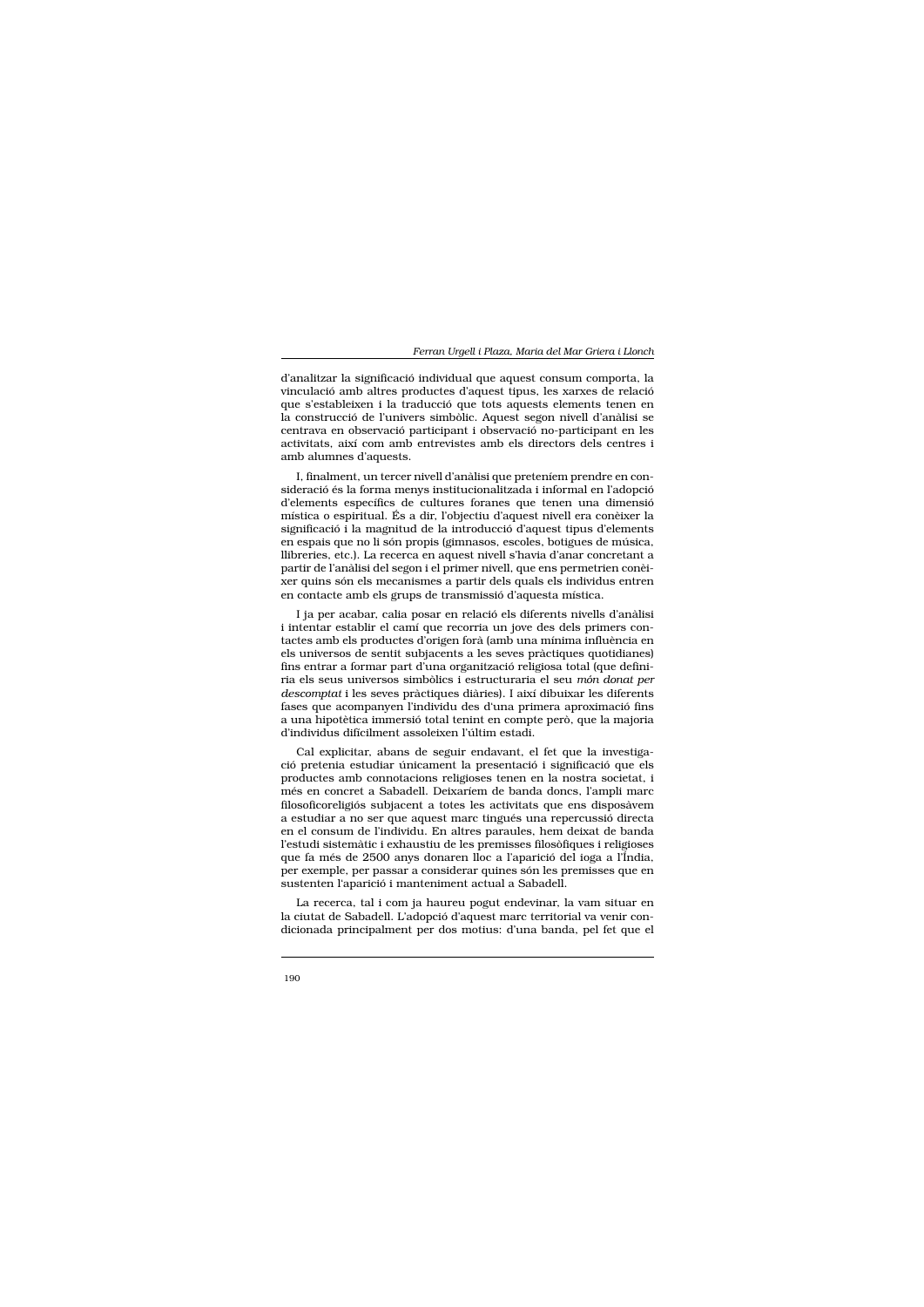fenomen d'introducció d'elements de cultures foranes en la cultura juvenil està mediatitzat a través del mercat i és característic del procés de modernització i de desmonopolització de la religió catòlica. Això fa que aquest sigui un fet social més fàcilment visible en zones urbanes en les quals el procés de modernització ha estat més accelerat i on el mercat és més ampli i divers, en principi. I d'altra banda, la segona raó que ens conduí a escollir aquesta ciutat com a marc d'estudi la trobem en el fet que, a Sabadell, ja ha estat realitzat amb anterioritat, per Gemma Font i Anna Obradors, un mapa religiós de la ciutat que ens serveix per tenir una perspectiva bàsica del desenvolupament de la religió institucionalitzada a la ciutat, amb la qual cosa s'obté una visió global més amplia. Es podria objectar que aquest estudi fóra més adequat realitzar-lo en el marc de Barcelona; tanmateix però, als autors ens va semblar millor situar-lo en un context més reduït i abastable, on és més fàcil realitzar comparacions entre barris, la coneixença en profunditat del mercat existent, i la comprensió de les interconnexions entre les diferents manifestacions del fenomen.

Partint d'aquestes línies de recerca empírica, definides a priori, ens endinsàrem en el terreny de joc i començàrem a cercar una resposta a la pregunta que constituïa el títol de la nostra investigació: podem parlar de noves formes de religiositat en la població juvenil?

Així doncs, quan ens semblava que des d'un punt de vista teòric ho teníem tot al sac i ben lligat, i només ens faltava trobar la justificació empírica que ens permetés exposar amb claredat i rigor la nostra visió de la realitat del fenomen religiós entre els joves de Sabadell, ens vam posar a treballar.

#### Els obstacles i la redefinició

# La crua realitat

D'un dia a un altre ens vam trobar immersos en un món de cursos de ioga, tai-txi, reiki, katsugen, barrejats amb teràpies de la Gestalt, essències florals i minerals, quiromassatge, astrologia i cursos d'autoestima de la Louise Hay. I així, ben disposats a seguir al peu de la lletra el disseny de la recerca que havíem establert de bon principi, vàrem començar a realitzar observació participant, entrevistes, enquestes, etc. per tal d'anar cercant proves que ens permetessin argumentar que els punts de venda d'aquests productes amb connotacions espirituals estaven plens a vessar de joves que havien adoptat una nova forma de religiositat, diferent a la de la generació dels seus pares, però no per això menys religiosa.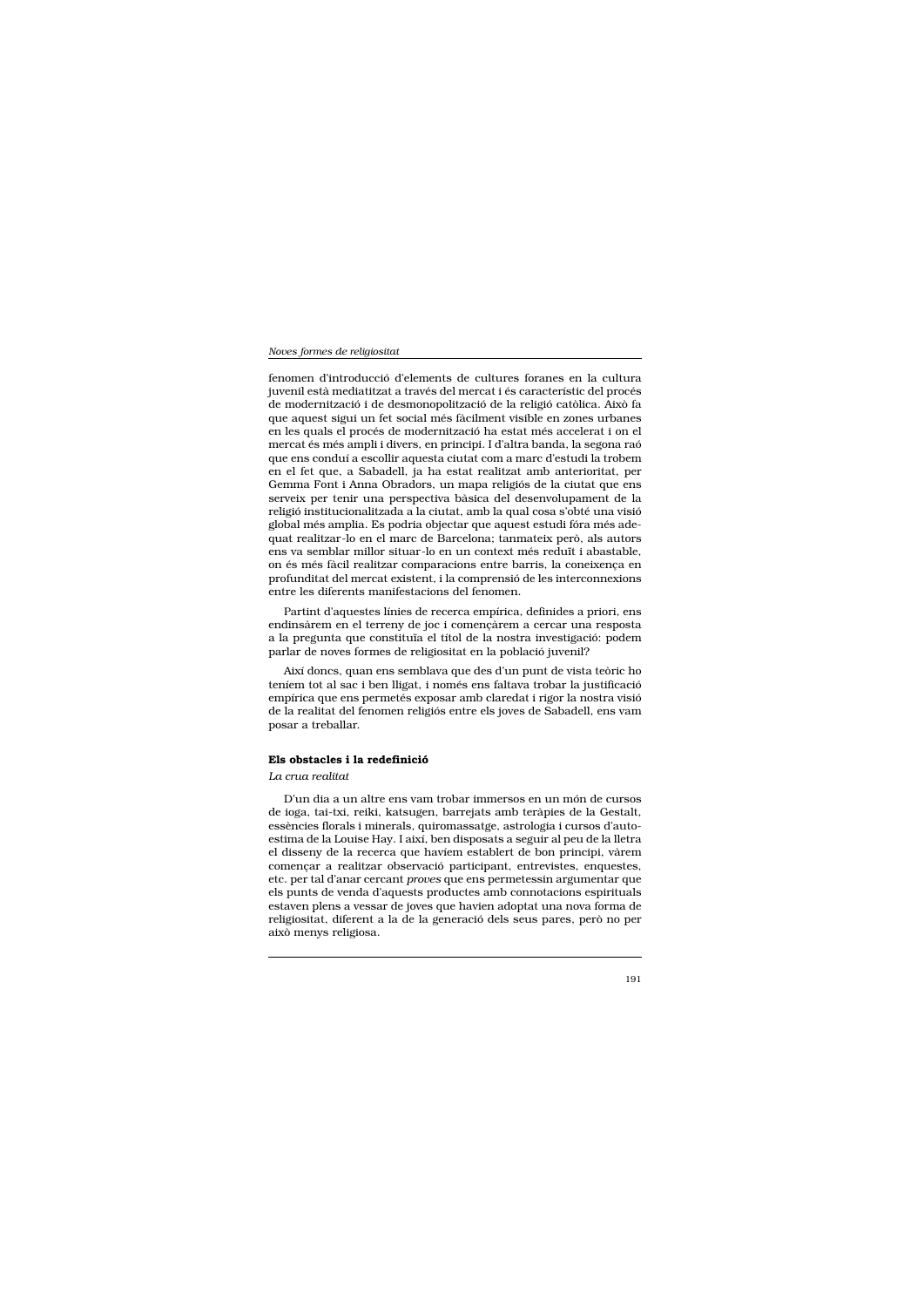Tanmateix però, després d'un mes de treball de camp intens les contradiccions es feren evidents. El nostre discurs teòric, tan curosament elaborat, no tenia una correspondència clara i directa en la realitat empírica de l'àmbit de Sabadell. Un seguit de realitats topaven frontalment amb la realitat teòrica construïda de la qual partia la investigació.

El primer problema amb què ens vam trobar va ser l'establiment dels límits del nostre objecte d'estudi i la difícil traducció dels conceptes teòrics al terreny de joc. Ens trobàvem amb una gran quantitat de centres que oferien diferents tècniques que anaven des de l'astrologia clàssica fins al ioga, passant per tècniques de la medicina tradicional *i invents* sorgits en el si del moviment new age. Alhora, ens trobàvem amb l'existència d'una xarxa pública de venda d'aquests productes que anava des de centres especialitzats fins a gimnasos o centres cívics i una *xarxa oculta* de centres només *asseguibles als iniciats*. I aquesta varietat de centres i productes era correlativa a una varietat de clients que anaven des d'aquell que acudia només en una sessió de reflexologia, fins a aquell que participava en rituals xamànics. És a dir, vam topar amb un panorama en el qual discernir el que era religiós i el que no ho era esdevenia una tasca gairebé impossible alhora que força inútil. Si ens centràvem únicament en la part més obscura i menys assequible del camp podíem dur a terme fàcilment el què ens haviem proposat. Tanmateix però, d'aquesta manera oblidàvem la major part d'individus que consumien aquests productes i reduíem la investigació a l'estudi d'una organització religiosa particular. La investigació es veuria més aviat abocada a l'anàlisi d'un sector marginal i perifèric de la religiositat, l'esoterisme; el qual d'altra banda no és una manifestació religiosa específica de la nostra societat<sup>6</sup>. D'aquesta manera, la investigació hauria perdut gran part d'interès sociològic en centrar-se en una realitat que forma part d'una parcel·la molt petita de la població sabadellenca i que en cap cas donaria compte d'un fenomen nou i particular. Però d'altra banda, si intentàvem abastar les màximes manifestacions del consum d'aquest tipus de productes ja ens podíem anar oblidant de poder oferir una translació clara de les teories de Mardones i els altres a la realitat empírica. En altres paraules, no és el mateix participar en una estada de cap de setmana per celebrar el solstici d'estiu i "renovar la nostra energia a partir de la influència dels minerals", que participar en una classe de tai-txi en un centre cívic un dilluns de 7 a 8 de la tarda.

<sup>&</sup>lt;sup>6</sup> En gairebé totes les societats hi hagut un sector de població que ha dut a terme pràctiques esotèriques i ocultes.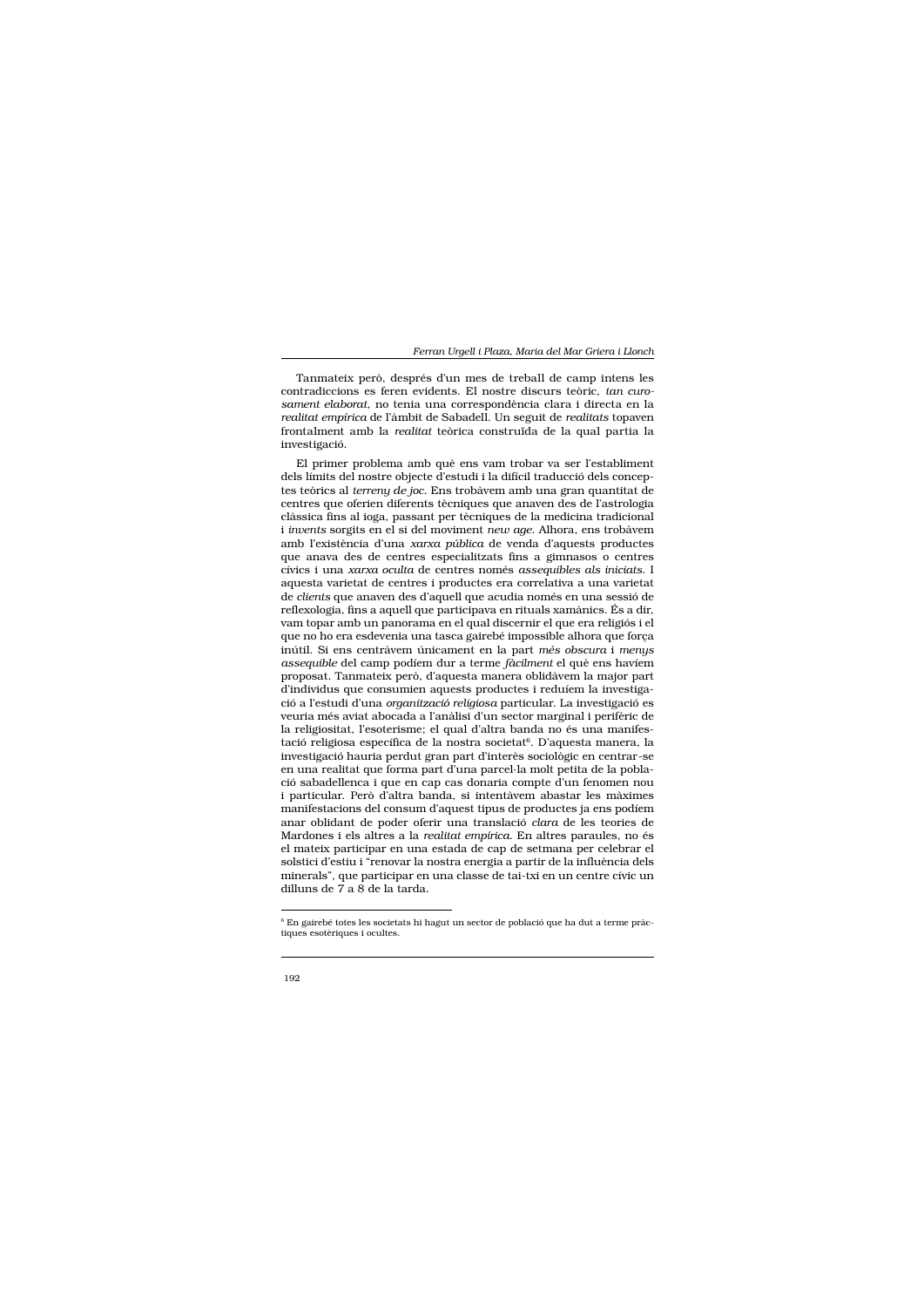En segon lloc, i com a problema més greu, ens enfrontàvem amb el fet que els centres (de ioga, reiki, tai-txi, etc.) que havíem identificat com a nuclis propagadors de l'univers de sentit alternatiu que representen aquestes noves formes de religiositat, gaudien d'una clientela majoritària d'entre 30 i 50 anys. Els joves constituïen una minoria i, en paraules de la directora d'un centre, "un tipus de públic que costa molt engrescar a participar en activitats d'aquest tipus". Així doncs, encara que els resultats obtinguts respecte al primer dels eixos (religiositat) els aconseguíssim fer concordar amb els resultats esperats a partir de les hipòtesis inicials del projecte, havíem d'oblidar-nos dels joves. Potser sí que podríem arribar a trobar a Sabadell l'existència d'una població propera a allò que Mardones ha anomenat com a nebulosa misticoesotèrica caracteritzada pel sincretisme, l'emfasització de l'emoció, la recerca de l'experiència subjectiva, etc. Però aquest tipus de població, i si més no la que mediatitzava la seva experiència religiosa a partir de l'adquisició de productes espirituals en aquest tipus de centre, estava conformada per individus d'edat adulta<sup>7</sup>. D'aquesta manera ens era possible estudiar les noves formes de religiositat però d'una població que no era del nostre interès. Així doncs, ens trobàvem amb dificultats de concordança entre les hipòtesis inicials i els resultat obtinguts.

Davant d'aquesta situació teníem dues possibles vies a seguir. D'una banda podíem continuar amb els mateixos plantejaments inicials i fer acrobàcies teòriques i jocs de mans per tal que no se'ns desmuntés gaire l'edifici teòric que havíem aixecat. O per altra banda, podíem aturar-nos i intentar esbrinar d'on coixejava la construcció del nostre objecte d'estudi i a on havíem de procedir a fer modificacions. Vam decidir seguir aquesta segona via, començant primer per detectar els errors que havíem comès i així poder establir una nova estratègia per abordar de l'objecte d'estudi.

<sup>7</sup> L'absència de joves que apuntem necessita però d'alguns matisos. A diversos centres trobem un públic que podríem considerar com a "jove" si prenem en consideració la concepció del terme com una "transició", és a dir: aquell procés que culmina l'entrada a l'edat adulta per part de l'infant amb l'adquisició de quatre responsabilitats (productiva, conjugal, domèstica i parental) (Gil Calvo, 1985). En aquest sentit, trobem en els centres i a les botigues un públic entre els 25 i 35 anys que haurem de considerar. Parallelament a aquest fet, ens trobem que existeix un tipus de clientela jove que es caracteritza per una presència molt intermitent i esporàdica. Alhora, a més, hem descobert la proliferació de xarxes ocultes arreu de la ciutat de les quals -òbviament per la seva condició d'invisibilitat- no en tenim un coneixement sistemàtic i exhaustiu. Tot això ha de tenir-se en consideració perquè denota, no tant l'absència total de públic jove, sinó més aviat la seva difícil "captació" a través del treball empíric.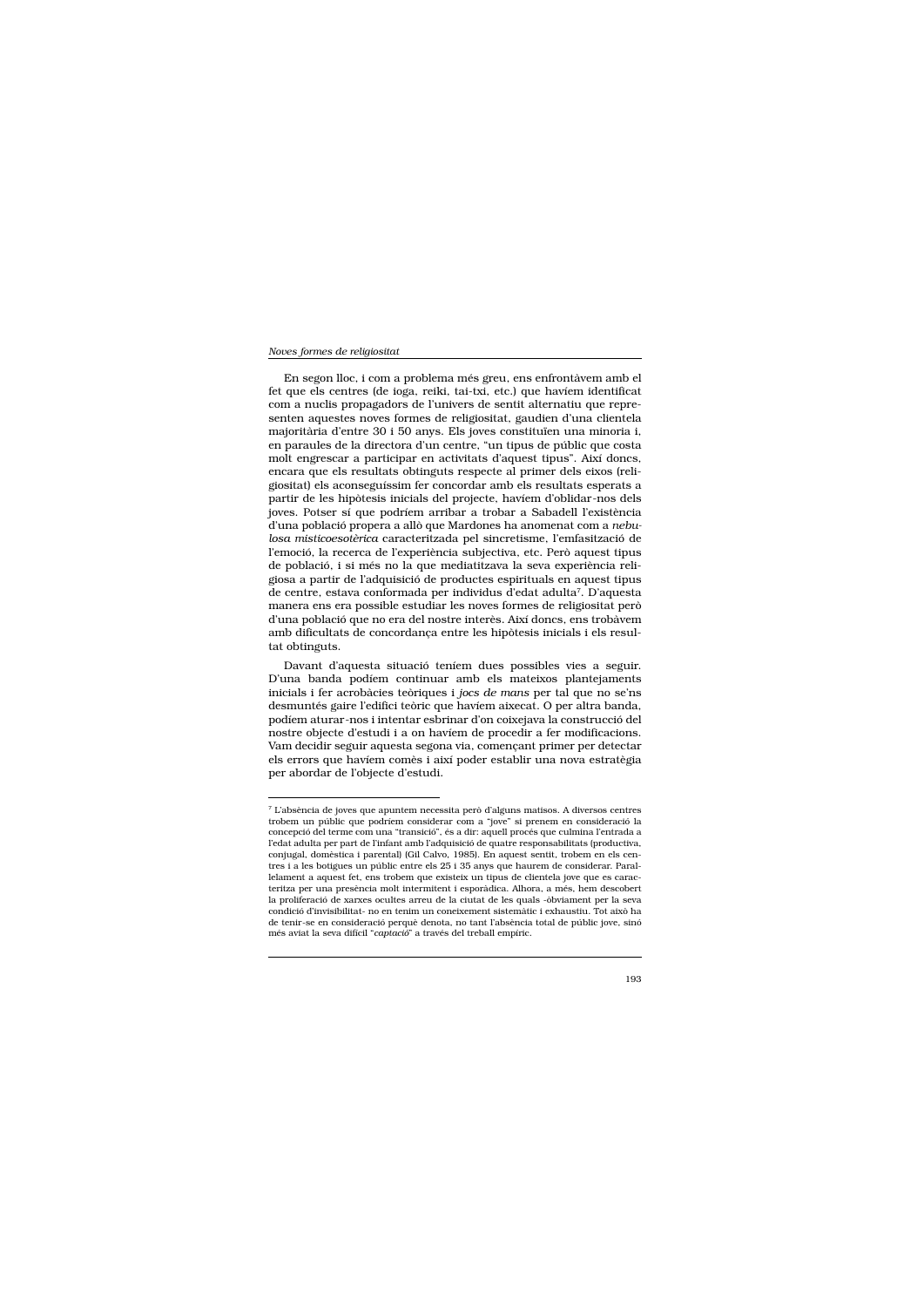#### A poc a poc i bona lletra

Bàsicament el primer error que havíem comès havia estat enclaustrar la realitat en unes categories prèviament definides a partir de la substitució de "la doxa ingènua del sentit comú ordinari per la doxa del sentit comú culte, que sota el nom de ciència fa la simple transcripció del sentit comú ordinari"(Bourdieu, 1994, pàg. 215). I com que "les aparences sempre juguen a favor de l'aparença" (Bourdieu, 1994, pàg. 213) no va ser fins que ens vam aproximar al terreny de joc que vam prendre consciència dels nostres errors. No vam interrogar la realitat deixant que ella cantés i ens guies en la construcció de les categories d'anàlisi sinó que la vam categoritzar i després, la vam analitzar.

I en segon lloc, ens vam deixar endur per l'afany de descobrir l'espectacularitat, allò més rar i exòtic. Ens vam oblidar que l'ingredient que converteix en interessant una investigació sociològica no és l'espectacularitat o l'exotisme del seu objecte d'estudi sinó al contrari, el fet de poder trobar l'espectacularitat en allò que és més normal. Ja ens ho adverteix Berger quan ens diu que l'emoció de la descoberta "no és l'emoció de trobar-se amb allò que és perfectament desconegut, ans més aviat l'emoció de descobrir que allò que ja ens era conegut canvia radicalment de significat" (Berger, 1986, pàg. 34).

I en tercer lloc ens vam obsessionar en voler respondre la pregunta de si podíem trobar noves formes de religiositat entre els joves. No ens adonàvem que, de bon principi, el més important no era poder saber si podíem col·locar etiquetes de religiós i no religiós a les activitats sinó comprendre el fenomen i les seves implicacions. Calia canviar la nostra actitud davant l'objecte d'estudi i no entossudir-nos en voler descobrir una translació directa i idèntica de la definició de religió en el camp de joc. És a dir, havíem d'oblidar voler respondre, en un inici, a la pregunta de si ens trobàvem davant d'una nova forma de religiositat. En primer lloc, el que calia era comprendre el fenomen en tota la seva complexitat i una vegada haguéssim assolit aquesta comprensió podríem començar a pensar en fer classificacions.

La presa de consciència d'haver començat amb mal peu ens va fer reflexionar i reformular el punt de partida. D'aquesta manera vam procedir tant a modificar el disseny del treball de camp com a canviar les premisses a partir de les quals ens aproximàvem al terreny de joc.

# Fem net

En primer lloc, ens trobàvem amb l'absurd d'estar estudiant uns joves que no existien. Davant d'aquest fet vam decidir capgirar la situació i no obsessionar-nos en la cerca de joves que practiquen aques-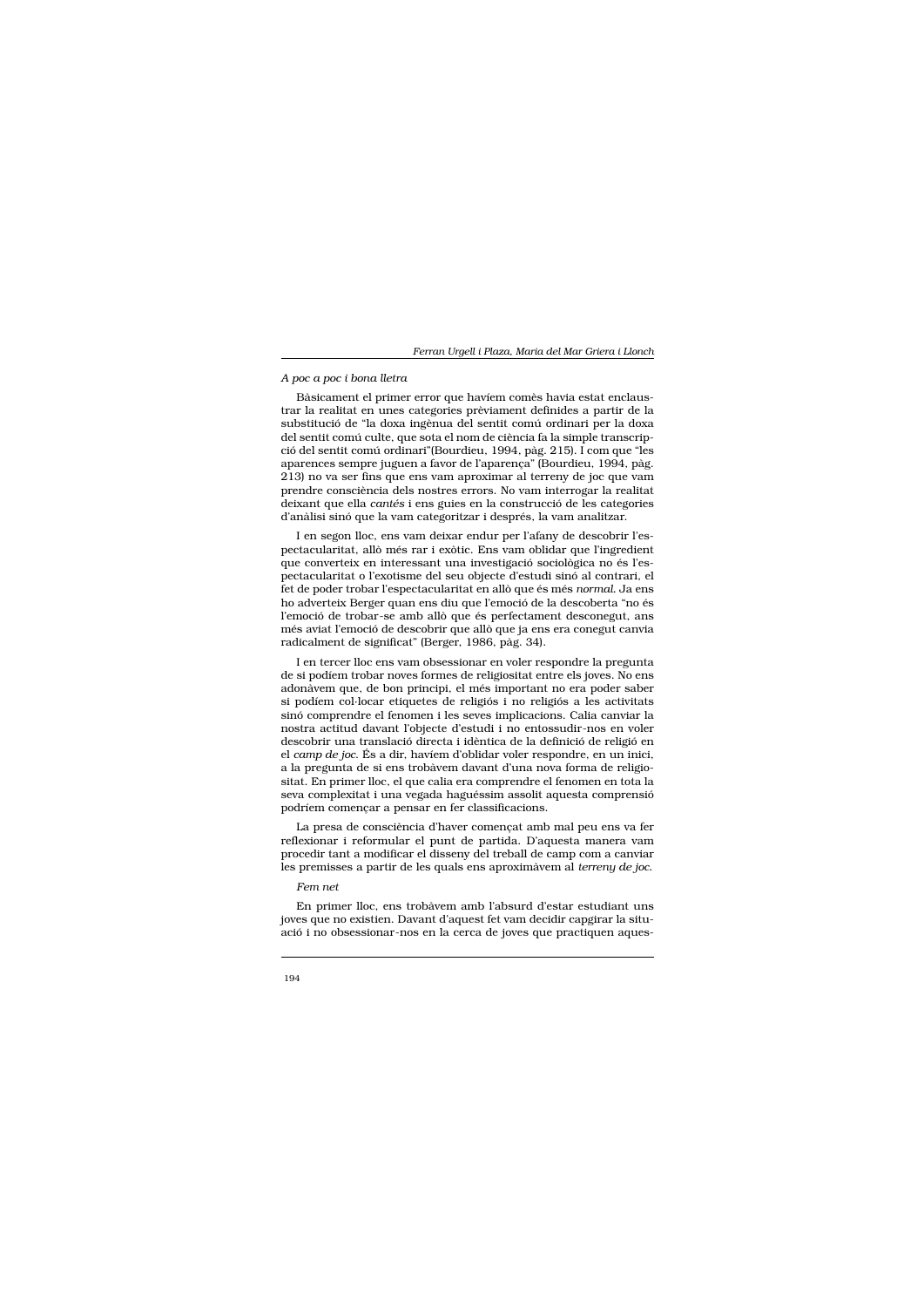tes noves tècniques sinó acceptar el fet i intentar esbrinar el perquè d'aquesta absència. És tan significativa des del punt de vista sociològic l'anàlisi de la presència com de l'absència. Així doncs, vam realitzar entrevistes en profunditat als joves que vam trobar en aquest tipus de centre per conèixer quins eren els factors que feien que ells hi anessin i la gran majoria no. I per tal d'aproximar-nos a aquesta població jove que consumia regularment productes amb connotacions espirituals d'origen forà realitzàrem una anàlisi qualitativa a partir de la realització d'entrevistes en profunditat a diversos joves, als quals accedirem a partir de les entrevistes amb els directors dels centres que vam dur a terme amb anterioritat, així com de les coneixences realitzades en les observacions participants i a partir de les xarxes personals pròpies o dels mateixos entrevistats. Vam intentar disposar d'una mostra al màxim d'heterogènia possible que recollís els diferents tipus de consum d'aquestes pràctiques. De la mateixa manera, l'heterogeneïtat també es veia representada entre els mateixos entrevistats atès que vam tenir presents les variables de classe social, gènere i edat (tots eren joves però vam intentar recollir població tant de 18 anys com de 30).

Així doncs, malgrat l'escassa presència de joves en els centres on esperàvem trobar-los, vam insistir a entrevistar-los perquè semblava massa aventurat inferir de l'absència constatada una inexistència de noves formes de religiositat entre els joves. En altres paraules, la mancança de joves en els centres implicava que l'aparició de noves formes de religiositat que nosaltres situàvem en el consum dels productes i activitats amb connotacions espirituals es posava en dubte. Ara bé, extrapolar d'aquí una mancança de noves manifestacions de religiositat hauria estat erroni. Tanmateix, reformular completament el projecte per intentar cercar altres formes de religiositat entre els joves constituïa, de fet, un altre projecte.

La proliferació de centres arreu de la ciutat i l'èxit de públic del qual gaudeixen (encara que sigui, majoritàriament, públic adult) ens assenyalava que ens trobàvem davant d'un fenomen important i en continuat creixement. D'aquesta manera resultava rellevant descobrir perquè els joves no acudien als centres: si les raons es trobaven en la falta de legitimitat i en una percepció negativa de les pràctiques estudiades o si, per contra, únicament es tractava d'unes pràctiques que el jove posposava per a més endavant (tal i com es podia deduir de l'alta assistència de població adulta). Per saber-ho, òbviament, calia anar a buscar els joves. Així doncs vam anar a cercar altres joves, no en el nostre camp de joc, sinó allà on segur que els podíem trobar, als instituts. Vam realitzar 250 enquestes a cinc instituts de Sabadell (escollint-ne una mostra sociològicament representativa i tenint en compte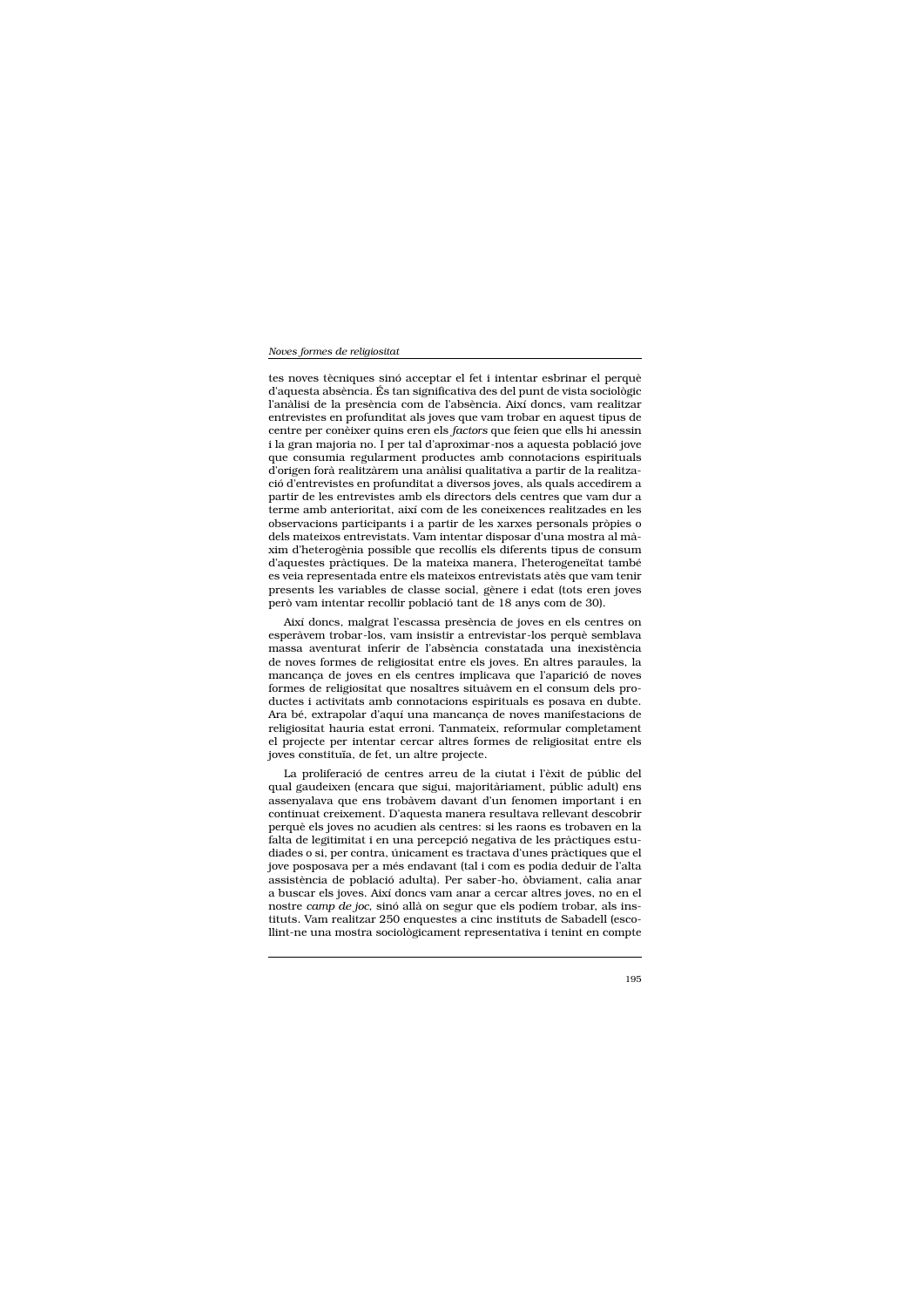variables com classe social, religió, edat, etc.) per tal de comprendre la seva posició respecte al nostre objecte d'estudi.

A través d'aquesta enquesta preteníem esbrinar la percepció del jove respecte a les pràctiques i productes amb connotacions espirituals així com provar de conèixer el grau d'acceptació i coneixement de l'imaginari existent darrere les noves formes de religiositat8. D'aquesta manera, les preguntes que hi apareixien provaven de saber tant el grau de coneixement i normalització en l'espai juvenil de les pràctiques foranes que havíem conegut als centres (ioga, tai-txi, katsugen, lectures d'Aura, aromateràpia, flors de Bach, etc.), com la presència o absència de trets que caracteritzen les noves formes de religiositat (tals com la creença en la reencarnació, la visió hologràfica, la importància del coneixement interior, etc.). Es tracta d'una mostra que encara que no abasta la totalitat dels joves i que la vam considerar només un complement a un treball empíric més exhaustiu, ens va aportar una comprensió més àmplia del fenomen i ens va donar eines que ens ajudarien a definir i enfocar més adequadament la resta de treball de camp.

I en segon lloc, vam deixar de cercar desesperadament els centres més exòtics i allunyats de la normalitat quotidiana<sup>9</sup> i ens vam centrar en aquells punts de venda d'aquests productes amb una afluència més majoritària i una capacitat de propagació més gran<sup>10</sup>. Vam deixar que fos el treball empíric mateix qui ens marqués els límits del camp a partir d'un sistema d'estudi en xarxa. De tal manera que, finalment, vam realitzar entrevistes amb els directors de 12 centres de Sabadell alhora que vam dur a terme observació participant en gairebé tots ells. I la informació extreta d'aquestes fonts fins ara esmentades ha constituït el gruix de la nostre recerca. No obstant això, però, hem complementat el treball de camp amb entrevistes i aproximacions als grups budistes de la ciutat<sup>11</sup> i visites i enquestes a les botigues de die-

<sup>&</sup>lt;sup>8</sup> Malgrat tot però, calia tenir present que l'enquesta és un instrument molt limitat per estudiar un fenomen tan complex com la religiositat, i més encara les noves formes que aquesta pren i que per tant els resultats que n'obtinguéssim no serien més que indicacions i pistes de concepcions més generalitzades.

<sup>&</sup>lt;sup>9</sup> En els quals ens era molt més fàcil realitzar una anàlisi en termes religiosos de la clientela. És a dir, ens quedava resposta afirmativament la pregunta de la qual partia la nostra investigació: podem parlar de noves formes de religiositat entre els joves? Però posava en "quarantena" la idea que aquest fenomen fos específic de la nostra societat. En totes les societats hi ha hagut grups religiosos allunyats de "l'ortodòxia".

<sup>&</sup>lt;sup>10</sup> La qual cosa no vol dir que oblidéssim completament aquells centres "més marginals". Vam aproximar-nos-hi però van deixar de constituir el nucli central de la nostra recerca. <sup>11</sup> Tot i que dels dos grups budistes que hi havia a Sabadell un s'ha traslladat al Palau Novella i l'altre s'ha dissolt per desavinences internes. Hem anat al Palau Novella i hem contactat amb budistes de la Casa del Tibet de Barcelona que viuen a Sabadell.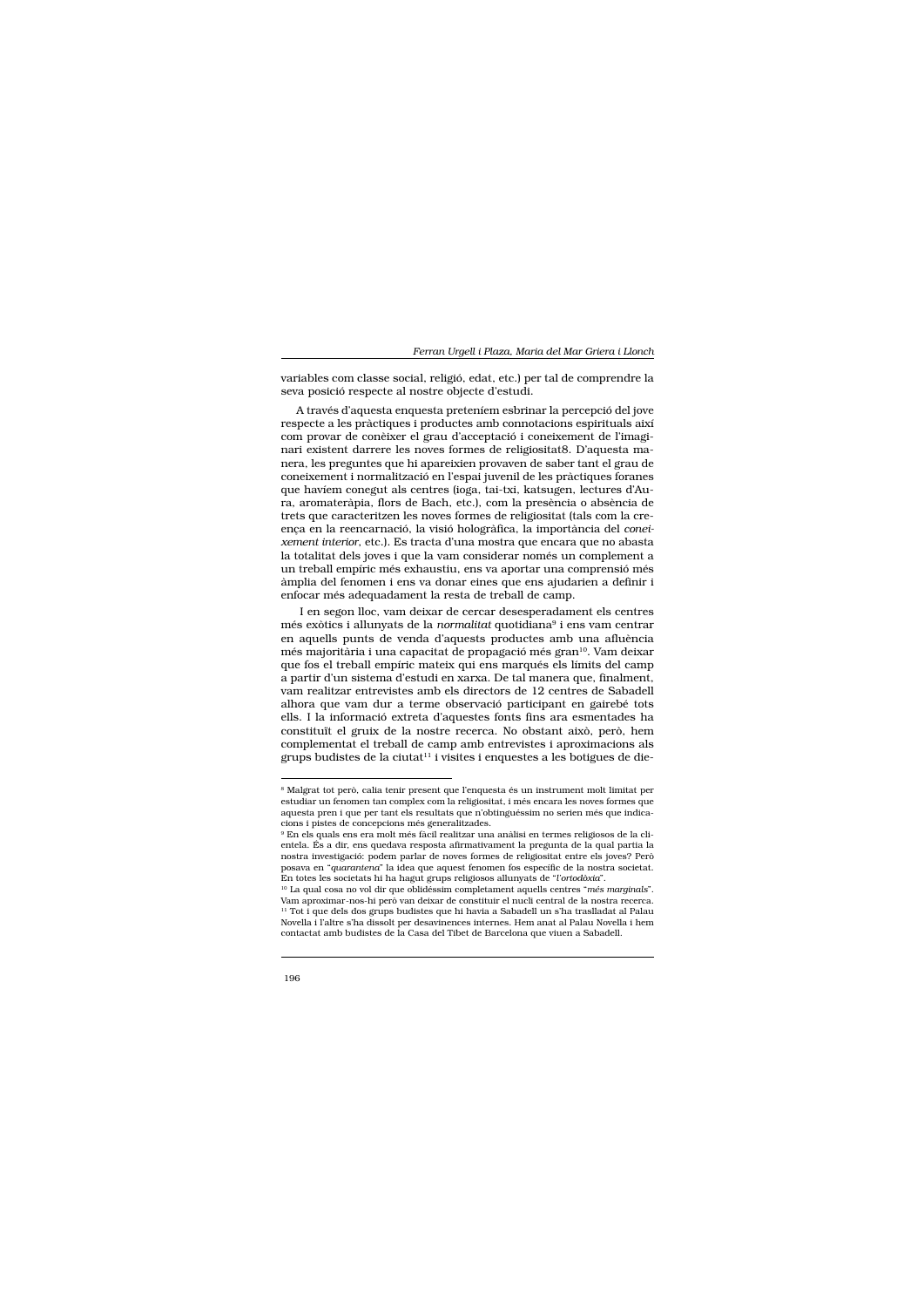tètica. Al mateix temps, hem dut a terme observacions i entrevistes informals a llibreries, centres d'estètica i altres establiments que tenien a la venda productes d'origen forà amb connotacions espirituals. I amb aquesta complementació de treball de camp hem pogut abastar allò que en un inici distingiem com el primer i el tercer nivell de l'anàlisi.

I és així com vam intentar, seguint Bourdieu, "capgirar la relació natural de l'observador amb l'univers que estudia, de convertir el que és exòtic en familiar i allò que és familiar fer-ho exòtic; i tot això amb la finalitat de fer explícit allò que, en ambdós casos, és admès com a món donat per descomptat (taken for granted) i de manifestar de manera pràctica la possibilitat d'una objectivació sociològica completa tant de l'objecte com de la relació del subjecte amb el seu objecte" (Bourdieu, 1994, pàg. 215). La qual cosa, en el nostre marc d'estudi concret i en relació amb el que hem exposat anteriorment, es tradueix en oblidar-nos de les *categoritzacions* fetes a priori per unes prenocions no problematitzades i intentar deixar espai perquè la realitat ens sorprengués. Intentant no oblidar, però, que no és aquella realitat aparentment més sorprenent la que pot arribar a ser sociològicament més reveladora. En fi, aprendre a apropar-nos al nostre objecte d'estudi amb una actitud que combina tant la distància com la familiaritat, tant l'explicació com la comprensió, tant l'esperit crític com aquella ingenuïtat que et permet una actitud oberta i receptiva.

És així com vam reformular a l'àmbit extern l'aproximació a l'objecte d'estudi. Més endavant haguérem d'enfrontar-nos a nous problemes i ens veiérem obligats a tornar a realitzar aquest procés de reflexió i redefinició. I així una vegada i una altra fins que vam haver acabat el treball de recerca. No obstant però el que hem relatat en aquest article ja deixa entreveure quins són alguns dels problemes que el sociòleg novell es pot trobar davant del terreny desconegut de la recerca sociològica. Les conclusions de l'estudi les deixem per a un altre article.

# **Bibliografia**

- ALEGRE, M; HERRERA, D. (2000). Escola, oci i joves d'origen magrebí. Barcelona: Diputació de Barcelona. Materials de Joventut.
- BERGER, P. (1986). Invitació a la sociologia. Barcelona: Herder.
- BERGER, P. I LUCKMANN, T. (1988). La construcció social de la realitat. Barcelona: Herder.
- BERGER, P. I LUCKMANN, T. (1997). Modernidad, Pluralismo y crisis de sentido. Barcelona: Paidós.
- BERGER, P. (1994). Una gloria lejana. La búsqueda de la fe en época de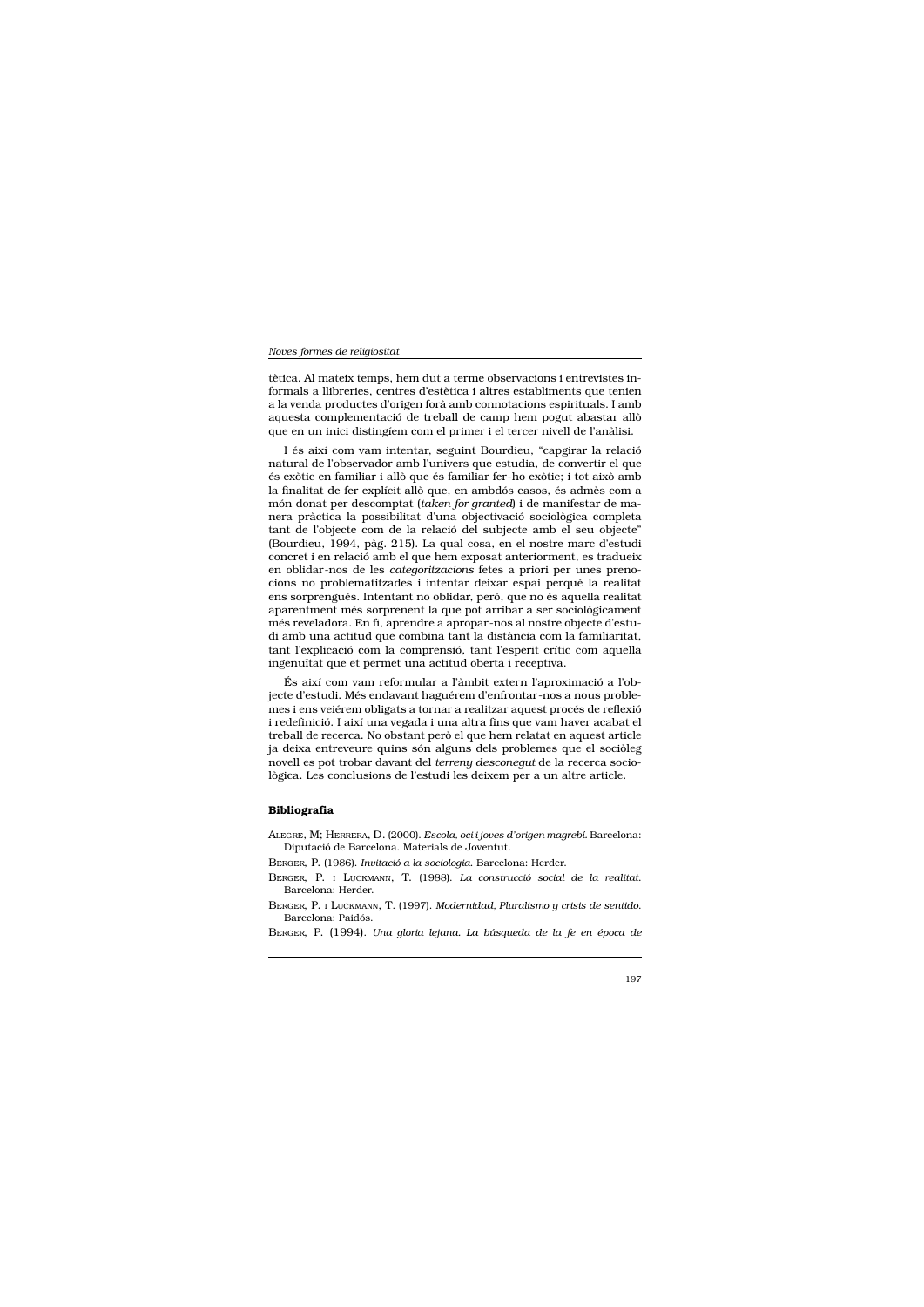credulidad. Barcelona: Herder.

BLOOM, H. (1997). Presagios del milenio. Barcelona: Anagrama.

- BOURDIEU, PIERRE (1994). Per una sociologia reflexiva. Barcelona: Herder.
- CAFFRENA, J. i MARDONES, J.M. (eds.) (1993). Estudiar la religión. Materiales para una filosofia de la religión III. Barcelona: Antrophos.
- CALLEJO, J. (1995). "La construcción del consumidor global". Dins: Sistema. Revista de Ciencias Sociales. nº 126. Madrid.
- CARDÚS, S.; ESTRUCH, J. (1984). Les enquestes a la joventut de Catalunya."Bells deliris que fascinen la raó". Generalitat de Catalunya. Direcció general de Joventut. Barcelona.
- CORTÉS, J.M. (2001) Aproximació sociològica a les noves formes de religiositat, ESTRUCH, 2001 (op. cit.)
- COUPLAND, D. (1995) Generación X. Barcelona: Ediciones B.
- DÍAZ-SALAZAR, R.; GINER, S.; VELASCO, F. (eds.) (1994). Formas modernas de religión. Madrid: Alianza Universidad.
- ELIADE, M. (2000) La búsqueda. Historia y sentido de las religiones. Barcelona: Kairós..
- ELIADE, M. (2000) Fomento Social. Madrid: Razon y fe.
- ELÍADE, M. (1998). El sagrado y el profano. Barcelona: Paidós.
- ESTRUCH, J. (1972). La inovación religiosa. Barcelona: Ariel.
- ESTRUCH, J. (1980) Nuestra sociedad, Introducción a la sociología, Barcelona: Vicens Vives Universidad.
- ESTRUCH, J. (1996). Secularització i pluralisme en la societat catalana d'avui. Barcelona: IEC.
- ESTRUCH, J., "El mito de la secularización". Dins: Formas modernas de religión (1994), Madrid: Alianza.
- ESTRUCH, J. (ed.) (2001). Les noves formes de religiositat. Barcelona: Cruïlla, Cristianisme i cultura.
- FAIVRE, A. i altres (2000). Espiritualidad de los nuevos movimientos esotéricos, Barcelona: Paidós.
- FERNANDEZ, F. (1998). "El paradigma holográfico y su aplicación en la investigación sociorreligiosa como marco de referencia". IV Congrés Espanyol de sociologia. Document inèdit.
- FERNÁNDEZ, F. (1998). "Nuevos paradigmas en sociología de la religión: el paradigma holográfico"
- FERRARROTTI, F. (1990). Una fe sin dogmas. Barcelona: Peninsula.
- GELLNER, E. (1994). Posmodernismo, razón y religión. Barcelona: Studio Paidós.
- GERGEN, K.J. (1992). El yo saturado. Dilemas de identidad en el múndo contemporaneo. Barcelona: Paidos Contextos.
- GIL CALVO, E. (1985). Ocio y prácticas culturales de los jóvenes. Madrid: Ministerio de Cultura.